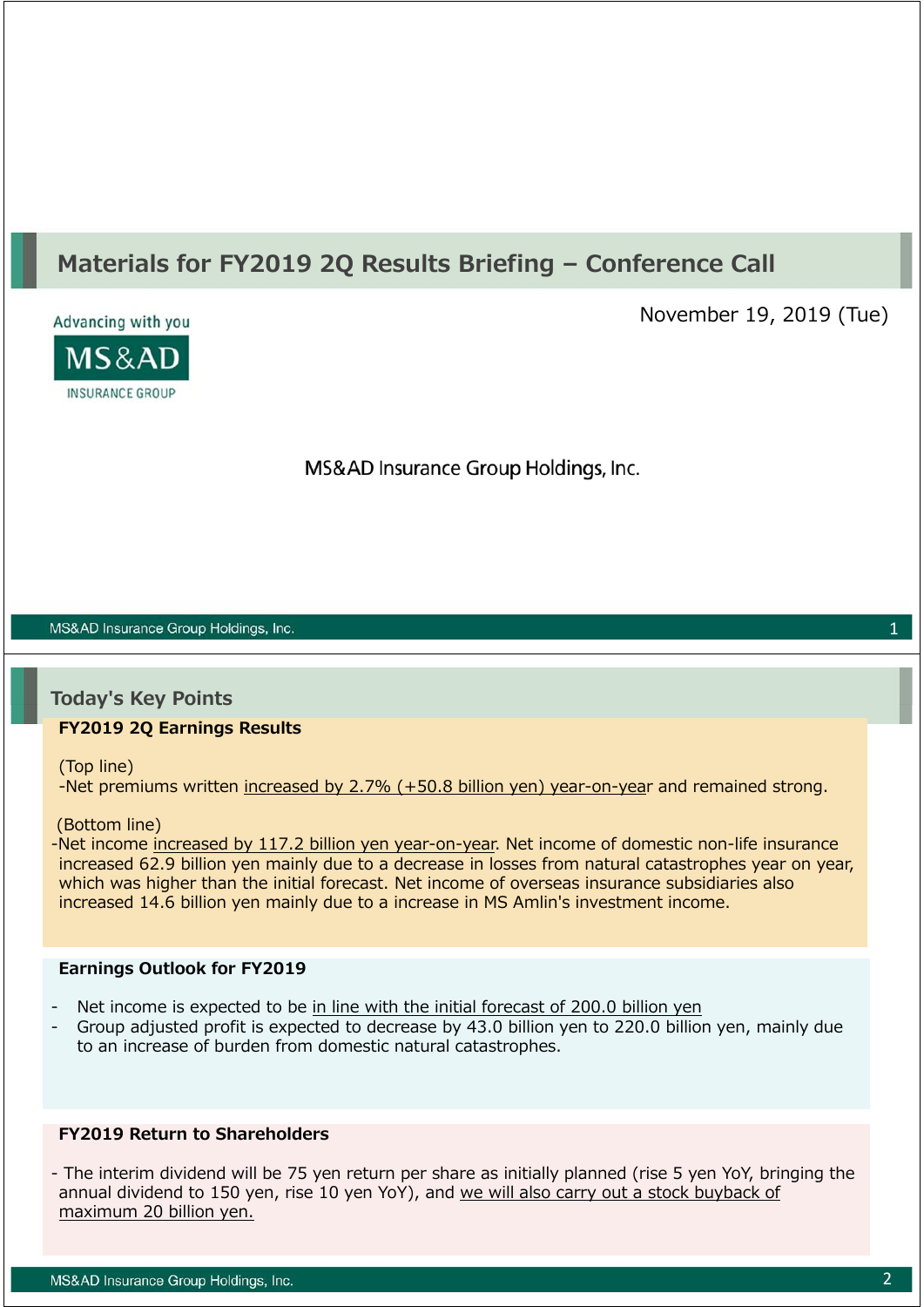| <b>Summary of FY2019 2Q Results</b>                           |            |
|---------------------------------------------------------------|------------|
| Consolidated Earnings                                         | Page 5-12  |
| Domestic Non-Life Insurance Companies                         | Page 13-15 |
| Domestic Life Insurance Companies                             | Page 16-17 |
| Overseas Subsidiaries                                         | Page 18    |
| Reorganization of International Business of MSI               | Page 19-20 |
| (Reference) Domestic Non-Life Insurance Companies, MSI & ADI  | Page 21-23 |
| (Reference) MS Amlin's Results for FY2019 2Q (Jan.-Jun. 2019) | Page 25-26 |
| (Reference) ESR                                               | Page 27    |
| <b>Projected Results for FY2019</b>                           |            |
| Consolidated Earnings Forecasts                               | Page 29-33 |
| Major Assumptions for Earnings Forecasts                      | Page 34    |
| Domestic Non-Life Insurance Companies                         | Page 35-36 |
| Domestic Life Insurance Companies                             | Page 37-38 |
| Overseas Subsidiaries                                         | Page 39-40 |
| (Refference) Domestic Non-Life Insurance Companies (MSI&ADI)  | Page 41-42 |

Please also refer to an Excel data file uploaded on our website.

MS&AD Insurance Group Holdings, Inc.

# **Summary of FY2019 2Q Results**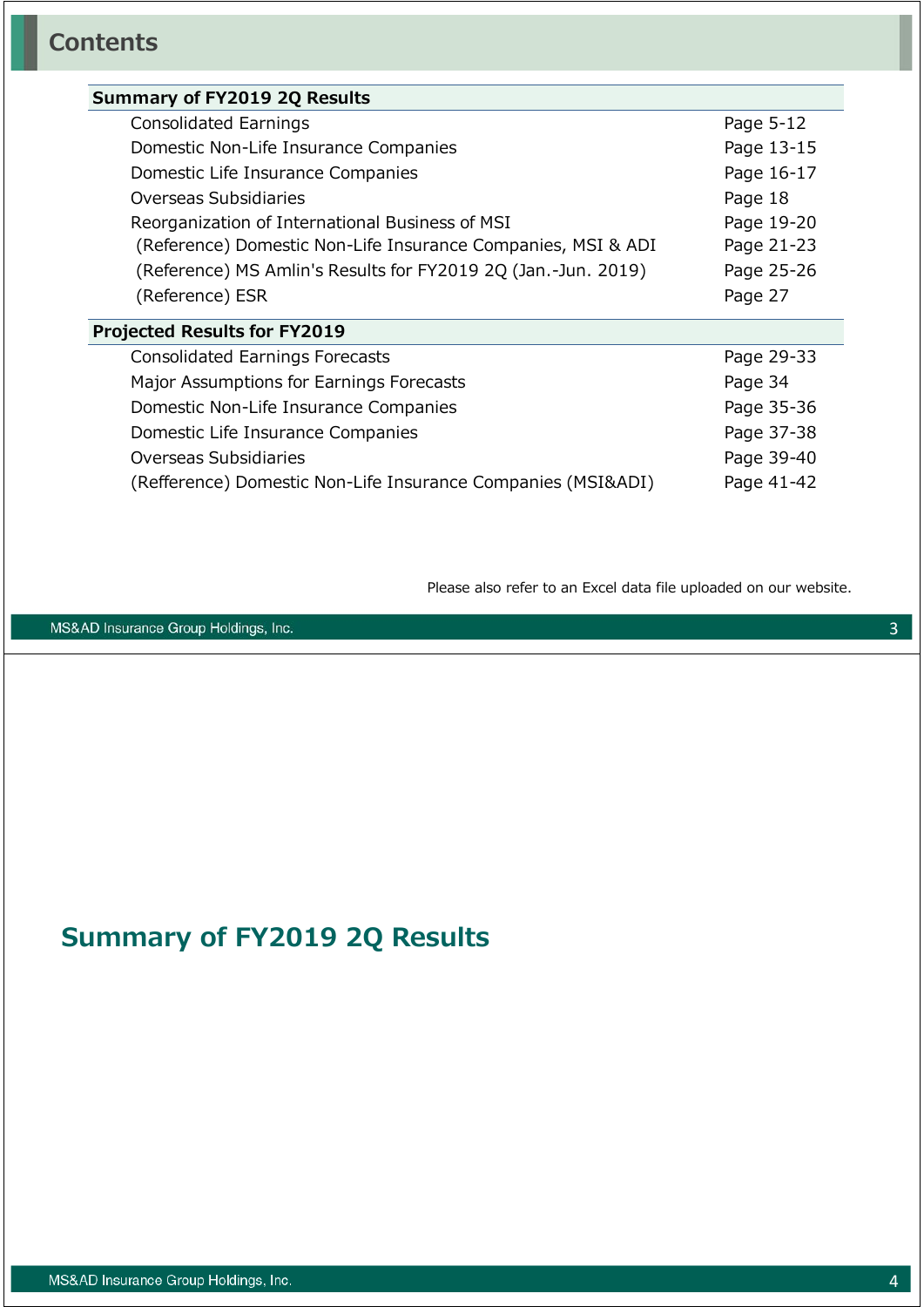## **Consolidated Earnings for FY2019 2Q (1) - Overview (i) (Top line)**

| (¥br<br>Non-life insurance subsidiaries |                |                |            |  |  |  |  |  |
|-----------------------------------------|----------------|----------------|------------|--|--|--|--|--|
| FY2018 2Q                               | FY2019 2Q      |                |            |  |  |  |  |  |
|                                         |                |                | Growth     |  |  |  |  |  |
| 1,940.9                                 | 1,999.7        | 58.8           | $3.0\%$    |  |  |  |  |  |
| 1,876.0                                 | 1,926.8        | 50.8           | 2.7%       |  |  |  |  |  |
| 777.4                                   | 803.3          | 25.9           | 3.3%       |  |  |  |  |  |
| 623.8                                   | 656.8          | 32.9           | 5.3%       |  |  |  |  |  |
| 18.2                                    | 17.9           | $-0.3$         | $-1.9%$    |  |  |  |  |  |
| 454.6                                   | 447.8          | $-6.7$         | $-1.5%$    |  |  |  |  |  |
|                                         | <b>Results</b> | <b>Results</b> | YoY Change |  |  |  |  |  |

 ※ Direct premiums written and net premiums written exclude Good Result Return Premiums of the "ModoRich" auto insurance product, which contains a special clause related to premium adjustment and refund at maturity, same hereafter.

| Life insurance subsidiaries        |                |                |            | (¥bn)     |  |
|------------------------------------|----------------|----------------|------------|-----------|--|
|                                    | FY2018 2Q      | FY2019 2Q      |            |           |  |
|                                    | <b>Results</b> | <b>Results</b> | YoY Change | Growth    |  |
| Gross premiums income <sup>*</sup> | 810.5          | 733.2          | $-77.2$    | $-9.5%$   |  |
| MSI Aioi Life                      | 247.4          | 257.9          | 10.4       | $4.2\%$   |  |
| MSI Primary Life                   | 563.0          | 475.3          | $-87.7$    | $-15.6%$  |  |
| Life insurance premiums            | 657.1          | 555.4          | $-101.6$   | $-15.5\%$ |  |

※ Gross premiums income is for domestic life insurance subsidiaries only.

#### MS&AD Insurance Group Holdings, Inc.

### **Consolidated Earnings for FY2019 2Q (1) - Overview (i) (Top line)**

(Non-life insurance subsidiaries: domestic and overseas)

- Net premiums written increased by 50.8 billion yen which was 2.7% growth year-on-year. Though net premiums written decreased (- 6.7 billion yen) of the overseas subsidiaries mainly due to the impact of foreign exchange rates (- 17.9 billion yen), an increase of on the domestic non-life subsidiaries (+57.6 billion yen) contributed to the results.

- Sum of net premiums written of the two main domestic non-life insurance companies increased by 58.9 billion yen. Fire insurance increased by 30.4 billion yen mainly due to strong sales on both of retail and company sector . Voluntary automobile insurance also increased by 17.4 billion yen due to strong sales of the new product with Drive-Recorder. On the other hand, personal accident insurance decreased (-6.2 billion yen), mainly due to the transition to long-term contracts

in the third sector insurance market.

(Domestic life insurance subsidiaries)

- MSI Aioi Life: Please see slide 16
- MSI Primary Life: Please see slide 17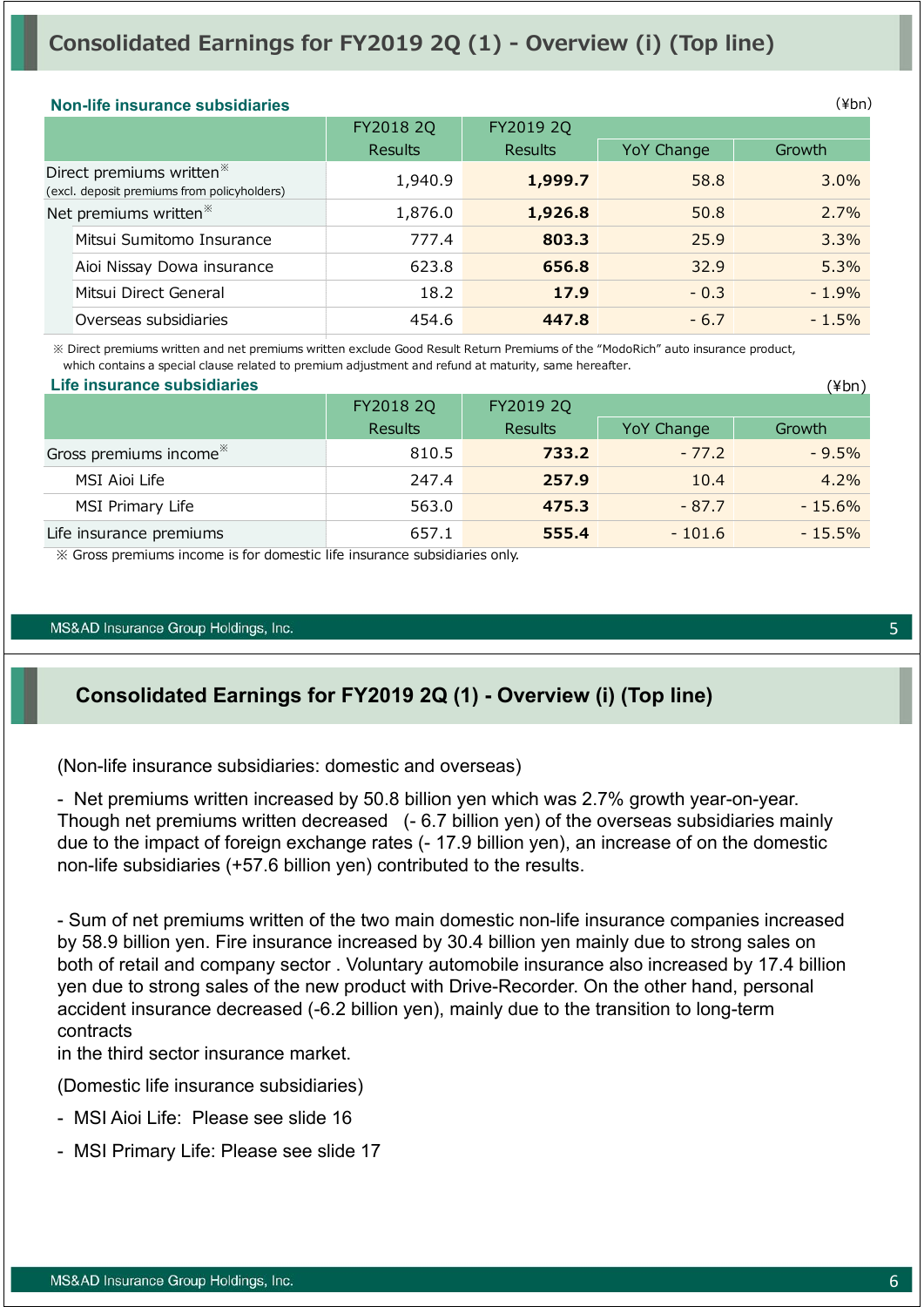|                                   |                |                |            | $\cdots$     |
|-----------------------------------|----------------|----------------|------------|--------------|
|                                   | FY2018 2Q      | FY2019 2Q      |            |              |
|                                   | <b>Results</b> | <b>Results</b> | YoY Change | Change Ratio |
| Ordinary profit/loss              | 75.3           | 108.2          | 32.9       | 43.8%        |
| Mitsui Sumitomo Insurance         | 79.3           | 68.8           | $-10.4$    | $-13.2%$     |
| Aioi Nissay Dowa Insurance        | $-27.4$        | 15.6           | 43.1       |              |
| Mitsui Direct General Insurance   | 0.9            | 1.5            | 0.6        | 62.4%        |
| <b>MSI Aioi Life</b>              | 7.8            | 9.6            | 1.8        | 23.2%        |
| MSI Primary Life                  | 21.9           | 2.0            | $-19.9$    | $-90.9%$     |
| Overseas subsidiaries             | 20.9           | 35.6           | 14.7       | 70.1%        |
| Consolidation adjustments, others | $-28.2$        | $-25.2$        | 3.0        |              |
| Net income/loss <sup>**</sup>     | 46.3           | 163.5          | 117.2      | 253.2%       |
| Mitsui Sumitomo Insurance         | 60.6           | 92.5           | 31.8       | 52.5%        |
| Aioi Nissay Dowa Insurance        | $-19.6$        | 11.0           | 30.7       |              |
| Mitsui Direct General Insurance   | 0.8            | 1.3            | 0.5        | 62.5%        |
| <b>MSI Aioi Life</b>              | 3.8            | 5.1            | 1.2        | 32.7%        |
| <b>MSI Primary Life</b>           | 12.0           | 11.3           | $-0.6$     | $-5.5%$      |
| Overseas subsidiaries             | 15.5           | 30.1           | 14.6       | 94.3%        |
| Consolidation adjustments, others | $-26.9$        | 11.9           | 38.9       |              |

※ Consolidated net income represents net income attributable to owners of the parent. Net income of subsidiaries is on an equity stake basis, same hereafter.

#### MS&AD Insurance Group Holdings, Inc.

## **Consolidated Earnings for FY2019 2Q: (1) Overview (ii) (Bottom line)**

#### <Net income>

(Group consolidated)

‐Net income increased by 117.2 billion yen to 163.5 billion yen, which was due to an increase at both domestic non-life insurance companies and an increase of MS Amlin with the strong result of its asset management.

(Domestic non-life subsidiaries)

-MSI posted an increase of 31.8 billion yen, despite a decrease in gains on sales of securities, due to a decrease in losses from natural catastrophes and reversal of the reserve for price fluctuation resulting from reorganization of international business.

-Net income of ADI increased by 30.7 billion yen. Underwriting profit increased 42.3 billion yen mainly due to a decrease in natural catastrophe losses.

(Domestic life insurance subsidiaries)

-Net income increased by1.2 billion yen at MSI Aioi Life due to an increase in capital gains such as gains on sales of securities.

-Net income decreased 0.6 billion yen at MSI Primary Life. That was due to an increase of the burden of the policy reserve although interest revenue increased from increase of the contracts.

(Overseas subsidiaries)

- Net income increased by 14.6 billion yen mainly due to an increase of 14.5 billion yen at MS Amlin.

7

 $(Yhn)$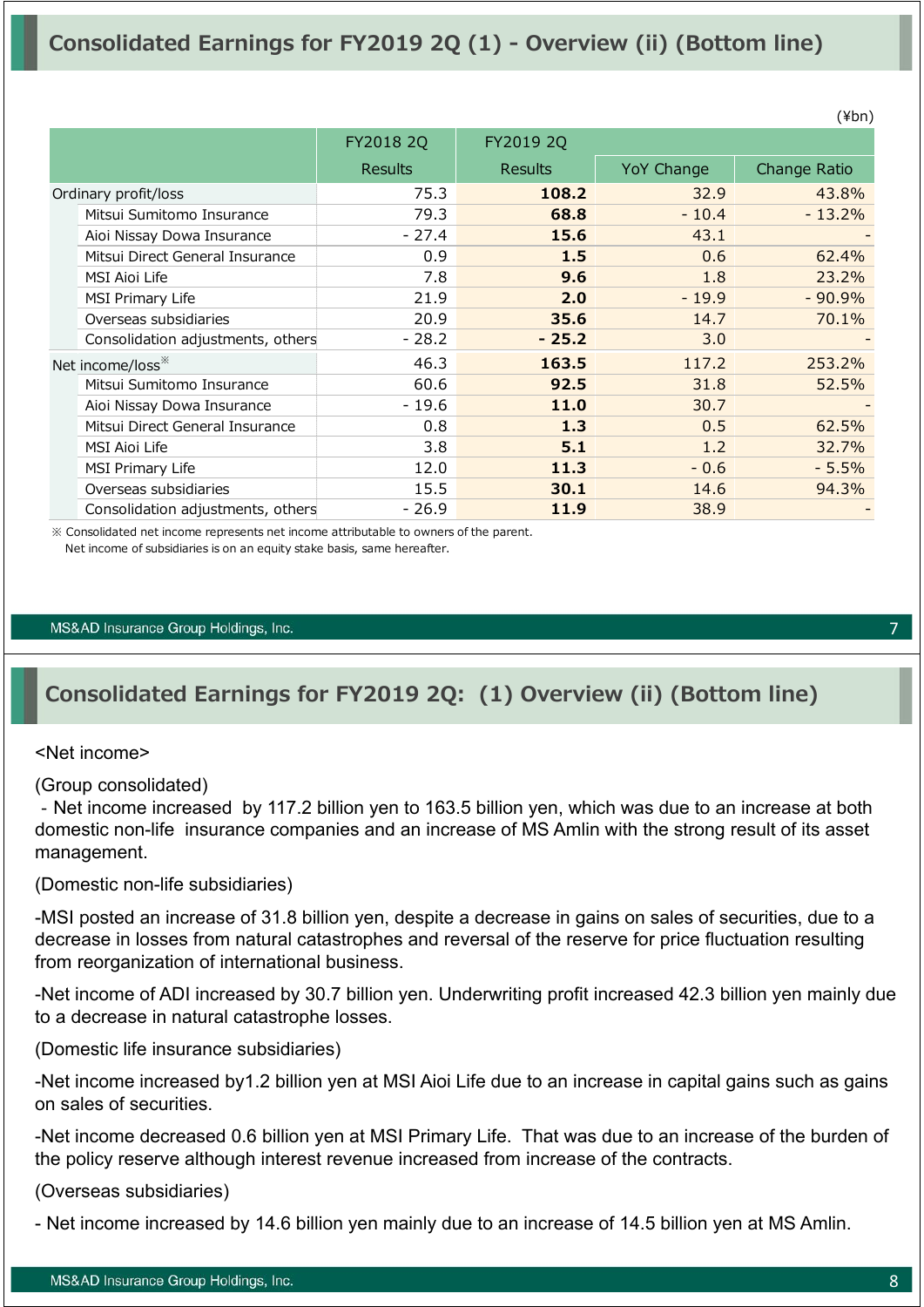## **Consolidated Earnings for FY2019 2Q (2) – YoY Results Comparison (i)**

- Net income increased by 117.2 billion yen, mainly due to increases at domestic non-life and overseas subsidiaries.

- Net income increased by 62.6 billion yen at the two main domestic non-life insurance companies due to positive effects of (2) the decrease in incurred losses and (6) the impact of the reorganization of the MSI international business, despite (5) investment income decreased.



## **Consolidated Earnings for FY2019 2Q (2) – YoY Results Comparison (ii)**

#### **Factors in YoY changes in consolidated net income**

|                                                                                                                                                    |      | FY2018 2Q<br><b>Results</b> | FY2019 2Q<br><b>Results</b> | <b>Difference</b> |
|----------------------------------------------------------------------------------------------------------------------------------------------------|------|-----------------------------|-----------------------------|-------------------|
| Consolidated net income/loss                                                                                                                       |      | 46.3                        | 163.5                       | 117.2             |
| Domestic non-life insurance $*1$ :<br>Underwriting profit/loss (excl. residential<br>earthquake and CALI (compulsory auto<br>liability insurance)) |      | $-66.7$                     | 14.5                        | 81.3              |
| Earned premiums and others                                                                                                                         | (1)  | 1,209.8                     | 1,237.6                     | 27.8              |
| Incurred losses (incl. loss adjustment<br>expenses)                                                                                                | (2)  | $-852.1$                    | $-733.2$                    | 118.9             |
| Provision/reversal of catastrophe<br>reserve                                                                                                       | (3)  | $-24.8$                     | $-60.7$                     | $-35.8$           |
| Underwriting expenses and others <sup>*2</sup>                                                                                                     | (4)  | $-399.5$                    | $-429.1$                    | $-29.5$           |
| Investment profit/loss and others                                                                                                                  | (5)  | 118.6                       | 70.0                        | $-48.6$           |
| Others (extraordinary loss, taxes, etc.)                                                                                                           | (6)  | $-10.8$                     | 19.0                        | 29.9              |
| Domestic non-life insurance: Total                                                                                                                 | (7)  | 41.0                        | 103.6                       | 62.6              |
| Domestic life insurance subsidiaries                                                                                                               | (8)  | 15.8                        | 16.5                        | 0.6               |
| Overseas subsidiaries                                                                                                                              | (9)  | 15.5                        | 30.1                        | 14.6              |
| Consolidation adjustments and others                                                                                                               | (10) | $-26.1$                     | 13.2                        | 39.4              |

※<sup>1</sup> Figures for domestic non-life insurance are the simple sum of MSI and ADI.

※<sup>2</sup> "Underwriting expenses and others" include foreign exchange profit or loss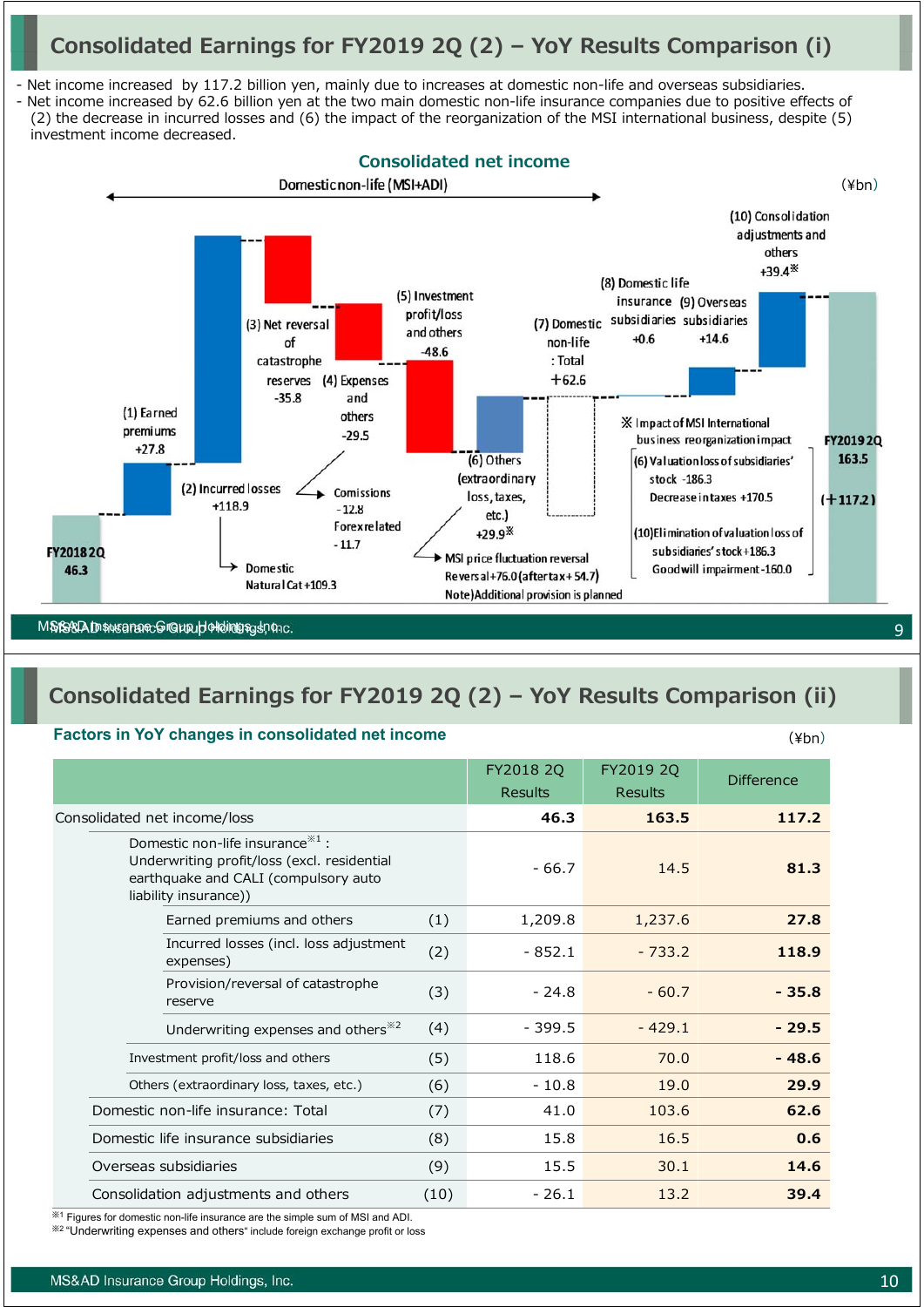## **Consolidated Earnings for FY2019 2Q (3) – Group Adjusted Profit**

Group Adjusted Profit increased by 64.1 billion yen year-on-year, mainly due to a increase in the domestic non-life insurance business and the international business.

|                                                                    |                |                | (¥bn)      |
|--------------------------------------------------------------------|----------------|----------------|------------|
|                                                                    | FY2018 2Q      | FY2019 2Q      |            |
|                                                                    | <b>Results</b> | <b>Results</b> | YoY Change |
| Group Adjusted Profit <sup>*1</sup>                                | 88.2           | 152.3          | 64.1       |
| Domestic non-life insurance business                               | 48.0           | 93.1           | 45.0       |
| Domestic life insurance business                                   | 16.3           | 17.7           | 1.4        |
| International business                                             | 21.1           | 38.6           | 17.4       |
| Financial services business and risk-<br>related services business | 2.6            | 2.7            | 0.1        |

※<sup>1</sup> For the definition of Group Adjusted Profit , please refer to the last page. "Group Adjusted ROE" will be disclosed at the end of the fiscal year.



※2 "+" in case of provision, "-" in case of reversal

※<sup>3</sup> Amortization of goodwill and others: -176.7 billion yen, extraordinary income/loss excluding reserves for price fluctuation: 179.4 billion yen [Decrease in tax expenses due to reorganization of international business of MSI : 170.5 billion yen)]

MS&AD Insurance Group Holdings, Inc.

## **Impact of Domestic and Overseas Natural Catastrophes FY2019 2Q**

- Incurred losses of domestic natural catastrophes decreased by 109.3 billion yen year-on-year to 67.7 billion yen.

- The estimated final amount of the payment for Typhoon "Faxai゛(No.15) in FY 2019 is approximately 135.0 billion yen for 2 companies (MSI: about 77.0 billion yen, ADI: about 58.0 billion yen).
- Incurred losses of overseas natural catastrophes decreased by 1.8 billion yen year-on-year to 2.7 billion yen.

| <b>Impact of domestic natural catastrophes</b> | (¥bn)           |         |                   |
|------------------------------------------------|-----------------|---------|-------------------|
|                                                | Incurred losses |         |                   |
|                                                | FY2018 2Q       |         |                   |
|                                                | <b>Results</b>  | Results | <b>YoY Change</b> |
| Mitsui Sumitomo Insurance                      | 86.0            | 39.6    | $-46.4$           |
| Aioi Nissay Dowa Insurance                     | 91.0            | 28.1    | $-62.8$           |
| Total                                          | 177.0           | 67.7    | $-109.3$          |

#### **Impact of overseas natural catastrophes** ※

| Incurred losses |           |            |  |  |  |
|-----------------|-----------|------------|--|--|--|
| FY2018 2Q       | FY2019 2Q |            |  |  |  |
| <b>Results</b>  | Results   | YoY Change |  |  |  |
| 0.8             | 2.7       | 1.8        |  |  |  |
|                 |           |            |  |  |  |
| 0.8             | 2.7       | 1.8        |  |  |  |
|                 |           |            |  |  |  |

※ Overseas natural catastrophes for the above two companies only.

MS&AD Insurance Group Holdings, Inc.

(¥bn)

12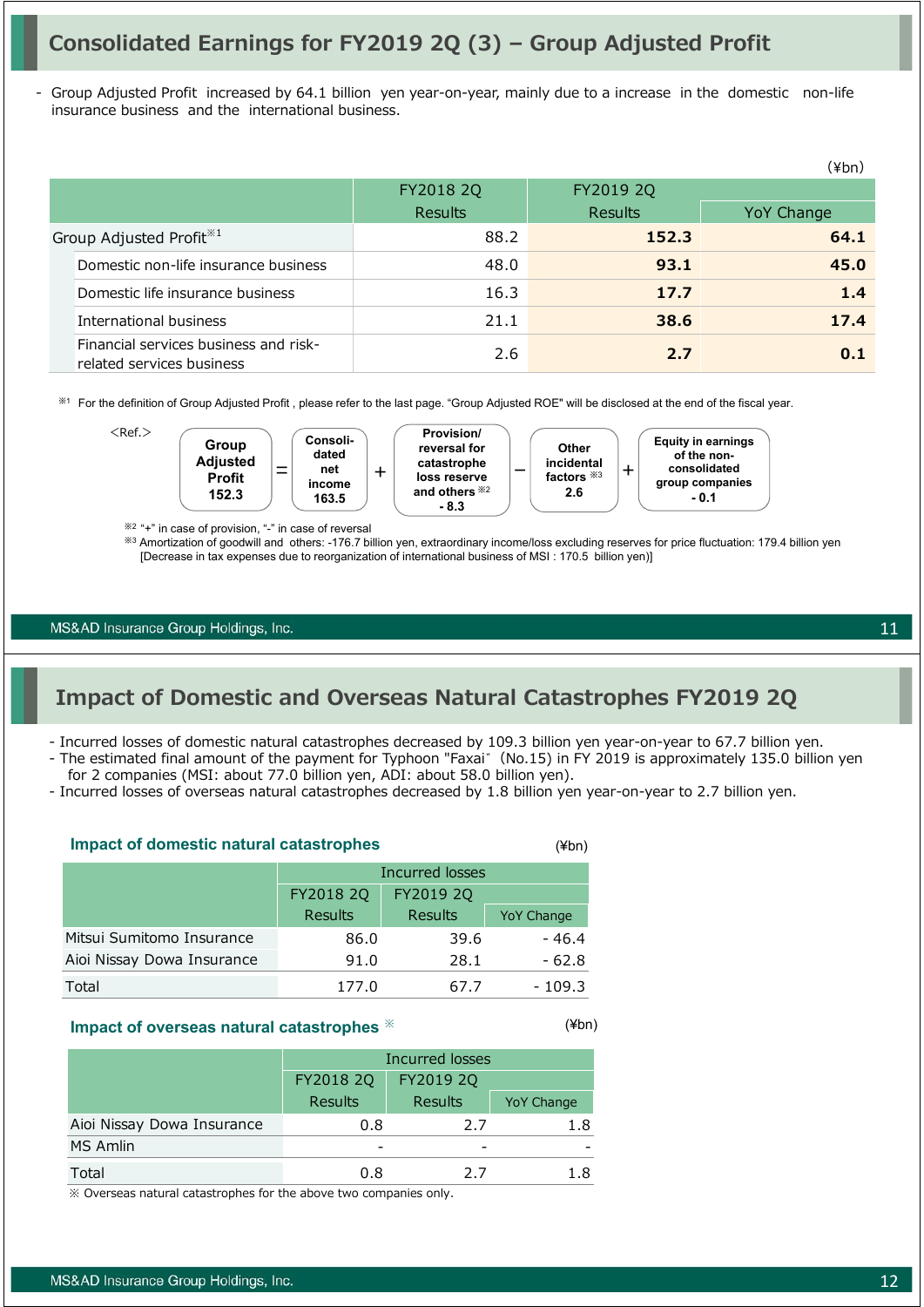### **Domestic Non-Life Insurance Companies (1) – MSI & ADI Results for FY2019 2Q (i)**

Underwriting profit/loss prior to reflecting catastrophe reserve increased by 117.1 billion yen year-on-year mainly due to a decrease of natural catastrophes.  $(\frac{1}{2}$ hn)

|                                                                                |         |                   |         |                        |         | \ + VII)               |
|--------------------------------------------------------------------------------|---------|-------------------|---------|------------------------|---------|------------------------|
|                                                                                |         | Simple Sum        |         | MSI (Non-Consolidated) |         | ADI (Non-Consolidated) |
|                                                                                |         | YoY Change        |         | YoY Change             |         | YoY Change             |
| Net premiums written <sup>*1</sup>                                             | 1,460.2 | 58.9              | 803.3   | 25.9                   | 656.8   | 32.9                   |
| Earned premiums <sup>*2</sup>                                                  | 1,237.6 | 27.8              | 693.2   | 13.2                   | 544.4   | 14.6                   |
| Incurred losses (including loss<br>$(-)$<br>adjustment expenses) <sup>32</sup> | 733.2   | $-118.9$          | 414.0   | $-46.7$                | 319.2   | $-72.2$                |
| Underwriting expenses <sup>*2</sup><br>$(-)$                                   | 425.8   | 18.1              | 226.3   | 4.8                    | 199.4   | 13.2                   |
| Commissions and collection<br>expenses <sup>32</sup>                           | 261.2   | 12.8              | 137.7   | 5.9                    | 123.4   | 6.8                    |
| Other underwriting expenses <sup>*2</sup>                                      | 164.5   | 5.3               | 88.5    | $-1.0$                 | 76.0    | 6.4                    |
| Underwriting profit/loss prior to<br>reflecting catastrophe reserve            | 75.2    | 117.1             | 53.6    | 54.6                   | 21.5    | 62.5                   |
| Net catastrophe reserve                                                        | $-60.7$ | $-35.8$           | $-31.0$ | $-15.7$                | $-29.6$ | $-20.1$                |
| Underwriting profit/loss after reflecting<br>catastrophe reserve               | 14.5    | 81.3              | 22.6    | 38.9                   | $-8.0$  | 42.3                   |
| EI loss ratio <sup>*2</sup>                                                    | 59.2%   | - 11.2pp          | 59.7%   | $-8.1pp$               | 58.6%   | - 15.3pp               |
| Net loss ratio <sup>**1</sup>                                                  | 55.6%   | $-4.1pp$          | 55.9%   | - 3.6pp                | 55.2%   | $-4.8pp$               |
| Net expense ratio <sup>*1</sup>                                                | 31.8%   | 0.1 <sub>pp</sub> | 30.4%   | $-0.3pp$               | 33.6%   | 0.7 <sub>pp</sub>      |
| Combined ratio <sup>**1</sup>                                                  | 87.4%   | $-4.0pp$          | 86.3%   | $-3.9pp$               | 88.8%   | $-4.1pp$               |

※1 All lines ※2 Excluding residential earthquake and CALI (compulsory auto liability insurance)

※ Excluding Good Result Return Premiums of the "ModoRich" auto insurance product

※ "Earned premiums" are calculated with adjustments including unearned premiums (excl. natural catastrophe policy reserves) and reserve funds.

#### MS&AD Insurance Group Holdings, Inc.

#### **Domestic Non-Life Insurance Companies (1) – MSI & ADI Results for FY2019 2Q (ii)**

- Investment profit decreased because of decrease in gains on sales of securities. Sales of strategic equity holdings progressed almost on schedule.
- MSI booked valuation loss of subsidiaries' stock and a profit from reversal of price fluctuation reverse as an extraordinary profit/loss .

| $(\n{Fbn})$                                              |            |            |                        |            |        |                        |
|----------------------------------------------------------|------------|------------|------------------------|------------|--------|------------------------|
|                                                          | Simple Sum |            | MSI (Non-Consolidated) |            |        | ADI (Non-Consolidated) |
|                                                          |            | YoY Change |                        | YoY Change |        | <b>YoY Change</b>      |
| Underwriting profit/loss                                 | 14.5       | 81.3       | 22.6                   | 38.9       | $-8.0$ | 42.3                   |
| Net interest and dividends income                        | 62.5       | 0.3        | 40.3                   | $-1.3$     | 22.1   | 1.6                    |
| Gains/losses on sales of securities                      | 30.5       | $-34.5$    | 21.0                   | $-37.1$    | 9.5    | 2.5                    |
| Impairment losses on securities (-)                      | 8.8        | 6.4        | 5.0                    | 3.1        | 3.7    | 3.3                    |
| Investment profit/loss and other<br>ordinary profit/loss | 70.0       | - 48.6     | 46.2                   | - 49.3     | 23.7   | 0.7                    |
| Ordinary profit/loss                                     | 84.5       | 32.6       | 68.8                   | $-10.4$    | 15.6   | 43.1                   |
| <b>Extraordinary income/loss</b>                         | $-114.0$   | $-109.4$   | - 112.7                | $-110.7$   | $-1.3$ | 1.2                    |
| Income before taxes                                      | $-29.4$    | - 76.7     | - 43.8                 | $-121.1$   | 14.3   | 44.3                   |
| Taxes and others                                         | $-133.1$   | $-139.3$   | - 136.4                | - 153.0    | 3.2    | 13.6                   |
| Net income/loss                                          | 103.6      | 62.6       | 92.5                   | 31.8       | 11.0   | 30.7                   |

|                                            | $MSI + ADI$ |                   |
|--------------------------------------------|-------------|-------------------|
|                                            |             | <b>YoY Change</b> |
| <reference> Sales of strategic</reference> | 50.1        | - 224             |
| equity holdings                            |             |                   |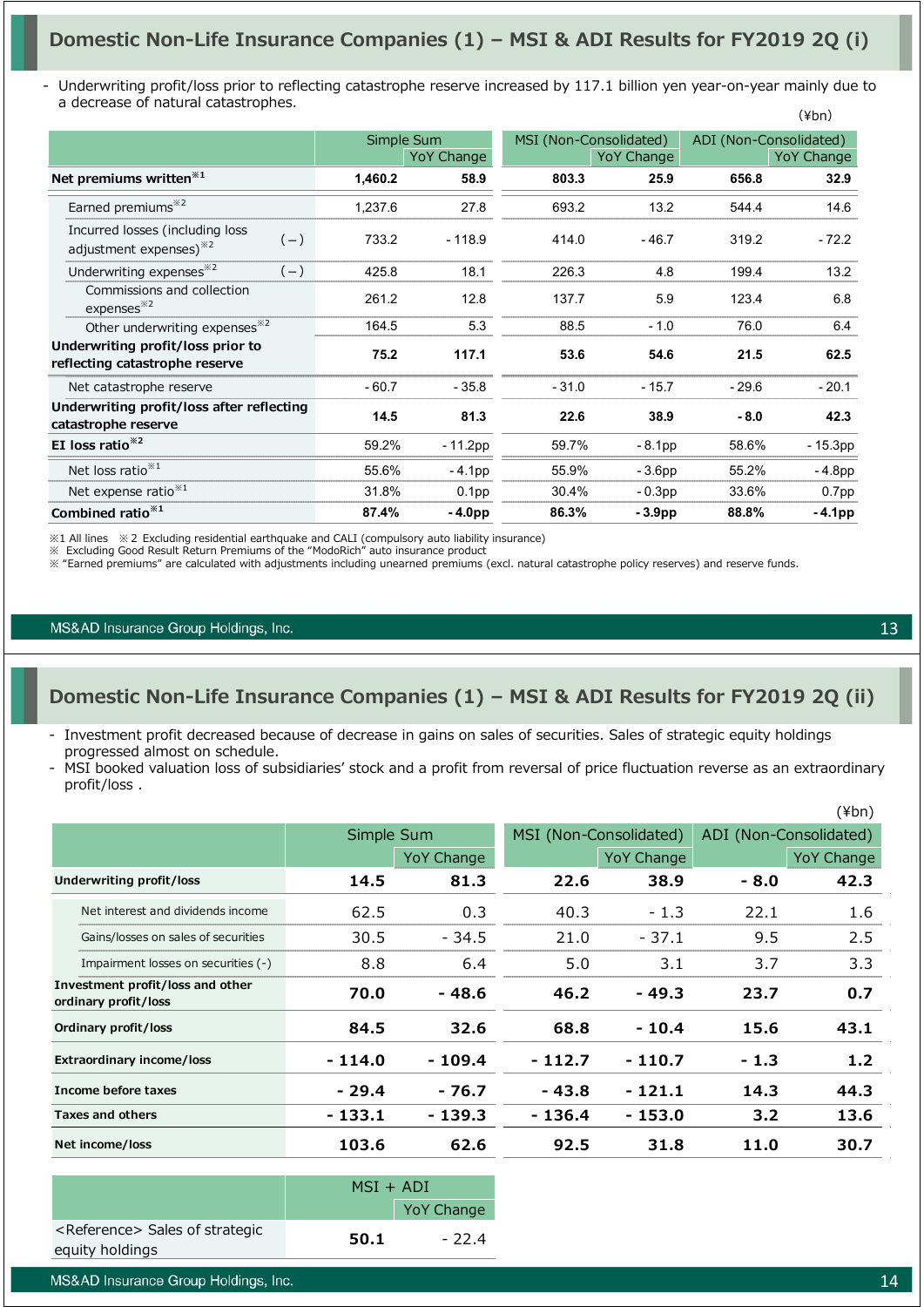### **Domestic Non-Life Insurance Companies FY2019 2Q (2) – Voluntary Auto Insurance**

- The cumulative number of accidents at the end of September decreased by 5.5% year-on-year.
- E/I loss ratio decreased by 1.2 points year-on-year to 58.0% mainly due to decrease of frequency of accidents. The payout per claim will continue to be closely watched.



※ All figures for factors of increase/decrease in insurance premiums are based on sales results (April to September) year-on-year.<br>※ Changes in average payout per claim means changes in average payout per claim over one-

Mar. 31, 2019. ※ E/I loss ratio is calculated based on the figures from April to September for each year.

MS&AD Insurance Group Holdings, Inc.

## **Domestic Life Insurance / MSI Aioi Life - Results for FY2019 2Q**

- Amount of new policies fell mainly due to rebound from last year's strong sales of income guarantee insurance and the suspension of sales of products for corporate customers by late August.
- Gross premiums income increased by 10.4 billion yen due to the transition of third-sector long-term policies from MSI and ADI.
- **MSI Aioi Life** Net income increased by 1.2 billion yen due to an increase in capital gains such as gains on sales of securities.

|                                             | FY2018 2Q                   |          | FY2019 2Q      |                                      |          |              |
|---------------------------------------------|-----------------------------|----------|----------------|--------------------------------------|----------|--------------|
|                                             | <b>Results</b>              |          | <b>Results</b> | <b>YoY Change</b>                    |          | Change Ratio |
| Amount of new policies                      |                             | 1,787.2  | 1,064.5        |                                      | $-722.7$ | $-40.4%$     |
| Annualized premiums of new<br>policies      |                             | 25.8     | 14.6           |                                      | $-11.1$  | $-43.3%$     |
| of which, third sector insurance            |                             | 8.6      | 10.2           |                                      | 1.6      | 18.6%        |
| Amount of policies in force                 | (At the beginning<br>of FY) | 24,533.1 | 24,533.6       | (Change from the<br>beginning of FY) | 0.5      | 0.0%         |
| Annualized premiums of policies in<br>force | (At the beginning<br>of FY) | 431.5    | 448.6          | (Change from the<br>beginning of FY) | 17.1     | 4.0%         |
| of which, third sector insurance            | (At the beginning<br>of FY) | 107.8    | 132.7          | (Change from the<br>beginning of FY) | 24.8     | 23.1%        |
| Gross premiums income                       |                             | 247.4    | 257.9          |                                      | 10.4     | 4.2%         |
| Ordinary profit/loss                        |                             | 7.8      | 9.6            |                                      | 1.8      | 23.2%        |
| Extraordinary income/loss                   |                             | $-0.6$   | $-0.5$         |                                      | 0.1      |              |
| Net income/loss                             |                             | 3.8      | 5.1            |                                      | 1.2      | 32.7%        |
| Core profit                                 |                             | 8.7      | 8.1            |                                      | $-0.6$   | $-6.9%$      |
| $EEV^*$                                     | (At the beginning<br>of FY  | 819.4    | 869.6          | (Change from the<br>heainning of FY) | 50.1     |              |
| <reference> EEV applied UFR</reference>     |                             |          | 995.4          |                                      |          |              |

※ EEV for 2Q is a pro forma figure based in part on a simple calculation. It has not been verified by an independent third party.

MS&AD Insurance Group Holdings, Inc.

15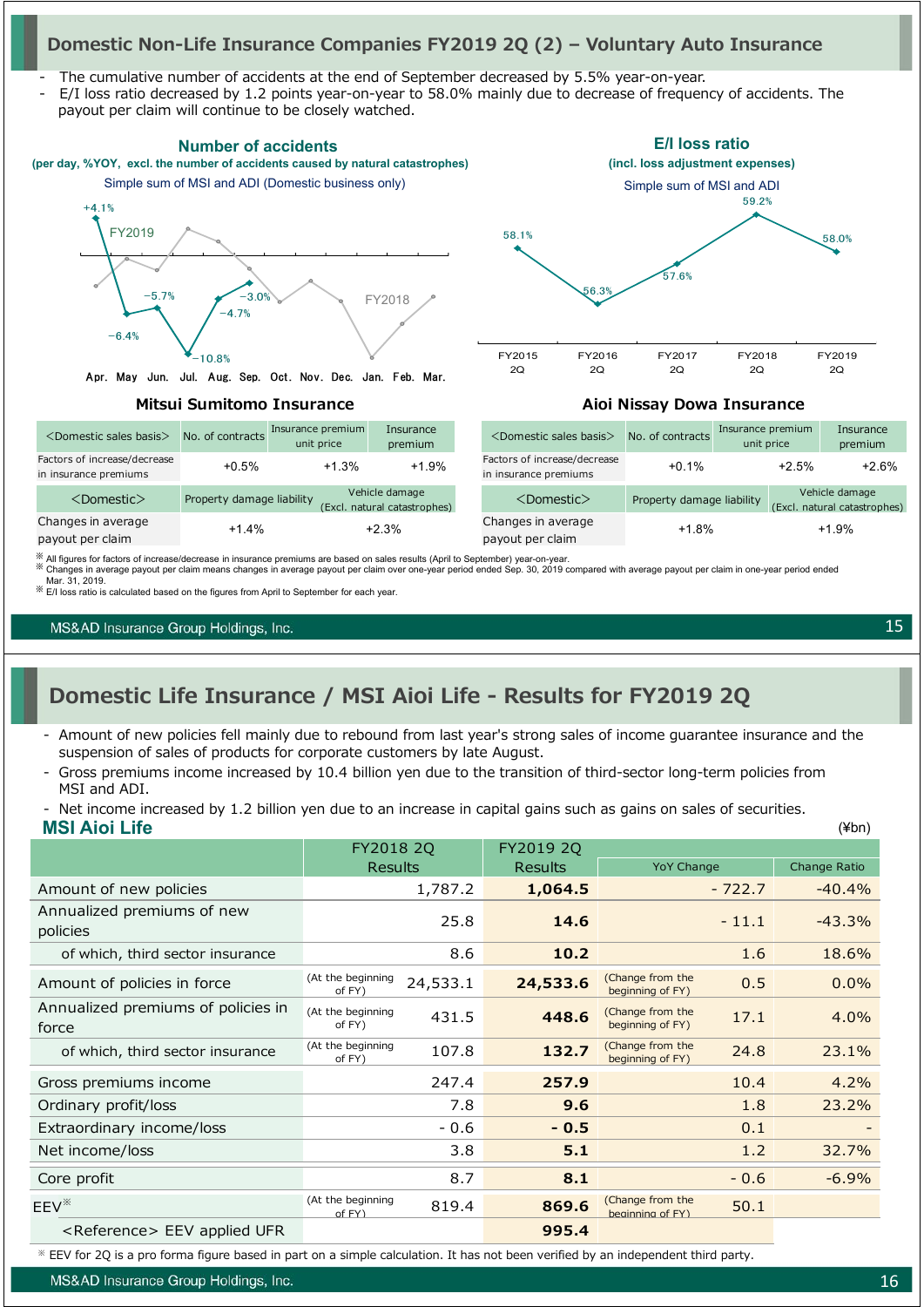## **Domestic Life Insurance / MSI Primary Life - Results for FY2019 2Q**

- Gross premiums decreased by 87.7 billion yen, mainly due to a decrease in foreign interest rates.

- Net income fell 0.6 billion yen due to an increase in the first-year policy reserve burden because of product changes.

| <b>MSI Primary Life</b>     |                                        |                |                                              | $(\n{Fbn})$  |
|-----------------------------|----------------------------------------|----------------|----------------------------------------------|--------------|
|                             | FY2018 2Q                              | FY2019 2Q      |                                              |              |
|                             | <b>Results</b>                         | <b>Results</b> | <b>YoY Change</b>                            | Change Ratio |
| Amount of new policies      | 573.2                                  | 479.5          | $-93.6$                                      | $-16.3%$     |
| Amount of policies in force | (At the beginning<br>6,678.5<br>of FY) | 6,696.8        | (Change from the<br>18.3<br>beginning of FY) | 0.3%         |
| Gross premiums income       | 563.0                                  | 475.3          | $-87.7$                                      | $-15.6\%$    |
| Ordinary profit/loss        | 21.9                                   | 2.0            | $-19.9$                                      | $-90.9%$     |
| Extraordinary income/loss   | $-5.4$                                 | 13.5           | 19.0                                         |              |
| Net income/loss             | 12.0                                   | 11.3           | $-0.6$                                       | $-5.5%$      |

(¥bn)

#### **Impact of interest rates and foreign exchange rates**

|                                  | FY2018 2Q | FY2019 2Q |
|----------------------------------|-----------|-----------|
|                                  | Results   | Results   |
| Impact of interest rates         | 0.5       | $-20.9$   |
| Impact of foreign exchange rates | 3.2       | 5.5       |
| Total                            | 3 R       | $-15.3$   |

MS&AD Insurance Group Holdings, Inc.

## **Overseas Subsidiaries - Results for FY2019 2Q**

- Net premiums written decreased 6.7 billion yen, mainly due to foreign exchange effects. It increased by 11.1 billion yen in case of excluding foreign exchange effects.
- Net income increased by 14.6 billion yen, mainly due to increased profits of 14.5 billion yen at MS Amlin because of strong investment performance.

#### **Overseas subsidiaries**

|                              | FY2018 2Q      | FY2019 2Q      |                   |                          |  |
|------------------------------|----------------|----------------|-------------------|--------------------------|--|
|                              | <b>Results</b> | <b>Results</b> | <b>YoY Change</b> | Change ratio             |  |
| Net premiums written         | 454.6          | 447.8          | $-6.7$            | $-1.5%$                  |  |
| Asia                         | 93.9           | 92.6           | $-1.3$            | $-1.4%$                  |  |
| Europe                       | 336.2          | 331.9          | $-4.2$            | $-1.3%$                  |  |
| (of which, MS Amlin)         | 310.8          | 306.1          | $-4.7$            | $-1.5%$                  |  |
| Americas                     | 24.4           | 23.2           | $-1.1$            | $-4.9%$                  |  |
| Net income/loss              | 15.5           | 30.1           | 14.6              | 94.3%                    |  |
| Asia                         | 11.1           | 9.3            | $-1.7$            | $-15.8%$                 |  |
| Europe                       | $-0.8$         | 13.7           | 14.6              | $\overline{\phantom{0}}$ |  |
| (of which, MS Amlin)         | 1.0            | 15.5           | 14.5              | 1,417.9%                 |  |
| Americas                     | 1.5            | 1.5            | $-0.0$            | $-1.2\%$                 |  |
| International Life Insurance | 3.7            | 5.4            | 1.7               | 47.0%                    |  |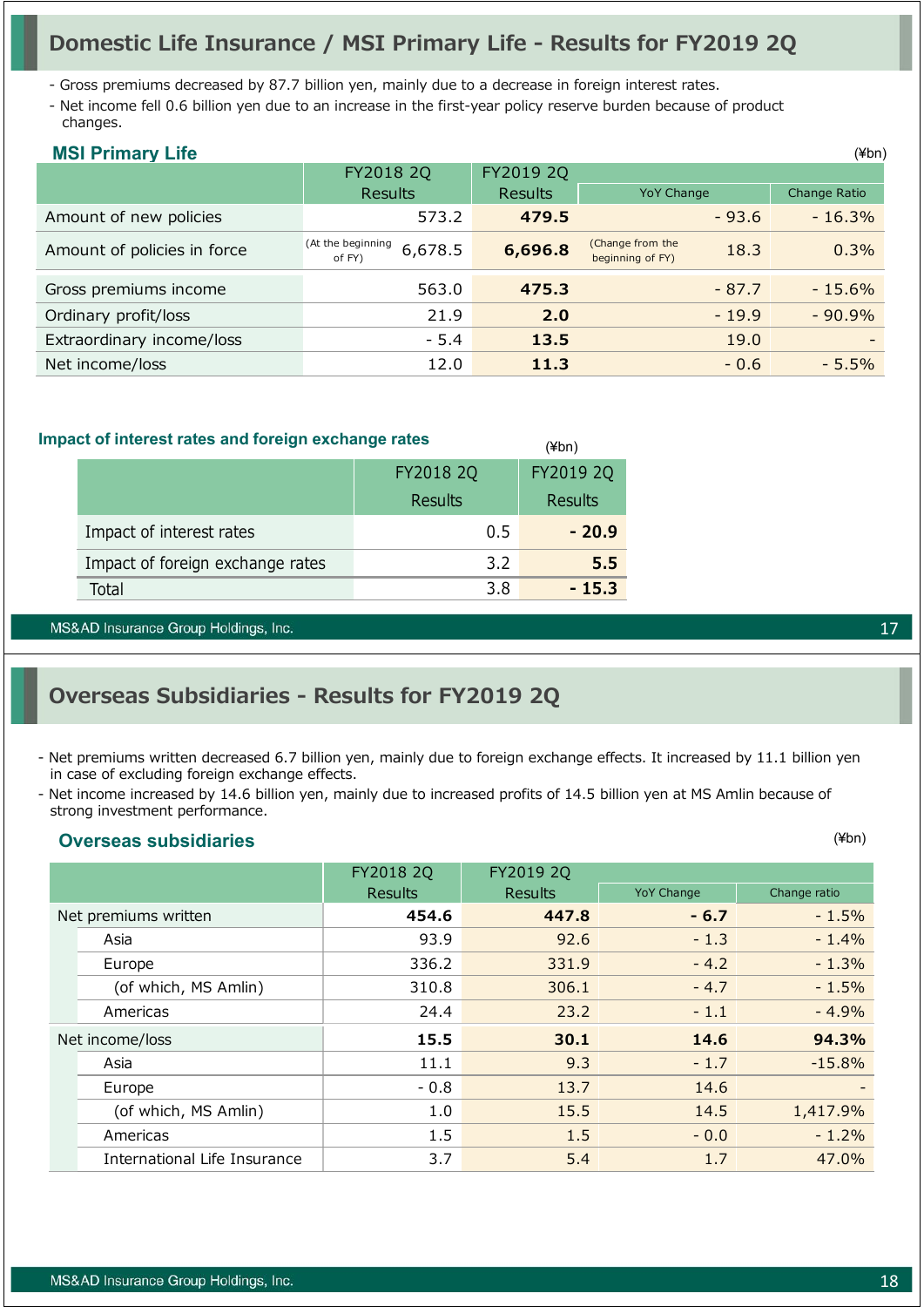### **Reorganization of International Business of MSI : Overview**

- The new operating structure will be reorganized into an International Planning Dept which is responsible for planning the overall strategy of international Business , and International Business Dept which is responsible for regional strategies and business promotion and management. The Accounting Dept, Investment Planning Dept, Corporate Risk Management Dept, and Information Technology Planning Department, will expand support for international business.
- The Regional Holding companies will be terminated, international subsidiaries under each Regional Holding company will become direct subsidiaries of MSI Head Office. The current functions and authorities pertaining to the strategy at the regional holding companies will be consolidated to Head Office.



### **Reorganization of International Business of MSI : Temporary impact on earnings from reorganization**

#### - **1. Goodwill impairment loss: -175.4 billion yen (after tax impact -160 billion yen**

- ‒ Along with the removal of the regional holding companies and the transition to a structure under MSI's direct management, the business classification for the purposes of determining MS Amlin goodwill impairment will be reexamined, and the Europe primary insurance business, the Lloyd's business, and the reinsurance business which had been seen as one group under MS Amlin will be treated as 3 groups.
- ‒ Of the 3 groups, the profitability of the Lloyd's business and Europe primary insurance business fell short of the original business plan made at the time of acquisition, so impairment losses will be booked.

#### - 2. **Reorganization-associated tax expense decrease: +170.5 billion yen**

‒ Because the subsidiary shares held by the regional holding companies will be transferred to MSI as an in-kind dividend in association with the reorganization into the International Business, there will be a loss for tax purposes.

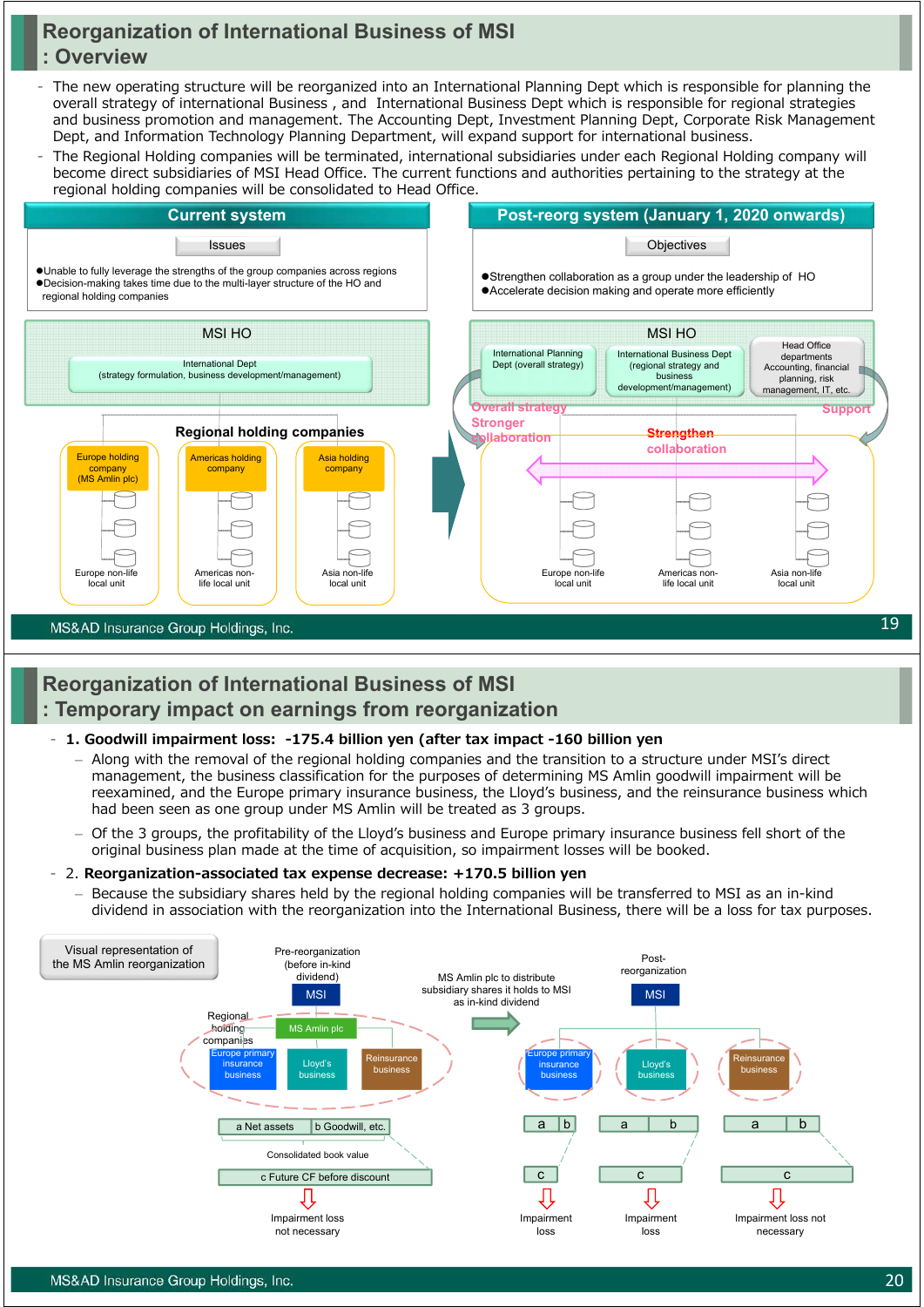### **<Reference> Domestic Non-Life Insurance Companies – MSI & ADI Results for FY2019 2Q (1)**

### Results Growth Results Growth Results Growth Fire and allied **223.1** 15.8% **114.6** 12.5% **108.4** 19.6% Marine **36.2** -1.2% **31.9** -0.7% **4.2** -4.7% Personal accident **106.6** -5.5% **76.9** -3.2% **29.6** -11.1% Voluntary automobile **695.1** 2.6% **337.1** 1.7% **357.9** 3.4% CALI **179.2** 6.7% **94.9** 7.3% **84.3** 6.0% Other **219.8** 3.0% **147.7** 2.7% **72.1** 3.7% Total **1,460.2** 4.2% **803.3** 3.3% **656.8** 5.3% Total excluding residential EQ insurance and CALI **1,280.5** 3.9% **708.2** 2.8% **572.3** 5.2% Simple Sum MSI (Non-Consolidated) ADI (Non-Consolidated) **Net premiums written** (¥bn)

#### MS&AD Insurance Group Holdings, Inc.

### **<Reference> Domestic Non-Life Insurance Companies – MSI & ADI Results for FY2019 2Q (2)**

#### **EI loss ratio (Simple sum)**

|                                                           | EI Loss Ratio |         |                        | EI Loss Ratio<br>(excl. impact of nat. cat.) |           |                   |  |  |  |
|-----------------------------------------------------------|---------------|---------|------------------------|----------------------------------------------|-----------|-------------------|--|--|--|
|                                                           | FY2018 2Q     |         | FY2019 2Q<br>FY2018 2Q |                                              | FY2019 2Q |                   |  |  |  |
|                                                           | Results       | Results | <b>YoY Change</b>      | <b>Results</b>                               | Results   | <b>YoY Change</b> |  |  |  |
| Fire and allied (excl.<br>residential EQ)                 | 131.1%        | 67.8%   | $-63.3pp$              | 54.9%                                        | 43.8%     | $-11.1$ pp        |  |  |  |
| Marine                                                    | 56.2%         | 64.8%   | 8.6pp                  | 51.4%                                        | 60.7%     | 9.3 <sub>pp</sub> |  |  |  |
| Personal accident                                         | 51.4%         | 52.2%   | 0.8 <sub>pp</sub>      | 51.4%                                        | 52.2%     | 0.8 <sub>pp</sub> |  |  |  |
| Voluntary automobile                                      | 59.2%         | 58.0%   | $-1.2$ pp              | 57.5%                                        | 57.4%     | $-0.1$ pp         |  |  |  |
| Other                                                     | 57.7%         | 56.7%   | $-1.0pp$               | 53.4%                                        | 55.6%     | 2.2 <sub>pp</sub> |  |  |  |
| Total (excluding<br>residential EQ insurance<br>and CALI) | 70.4%         | 59.2%   | $-11.2$ pp             | 55.7%                                        | 54.4%     | $-1.3$ pp         |  |  |  |

 $\%$  Incurred losses = Net loss paid + loss adjustment expenses + movement in outstanding claims

※ Earned premiums, a denominator of EI loss ratio, are calculated with adjustments including unearned premiums (excl. natural catastrophe policy reserves) and reserve funds.

※ "Impact of nat. cat." means incurred loss from domestic and overseas natural catastrophes in the each year deducting the collected amount of Cat Bonds related to natural catastrophes in FY 2018.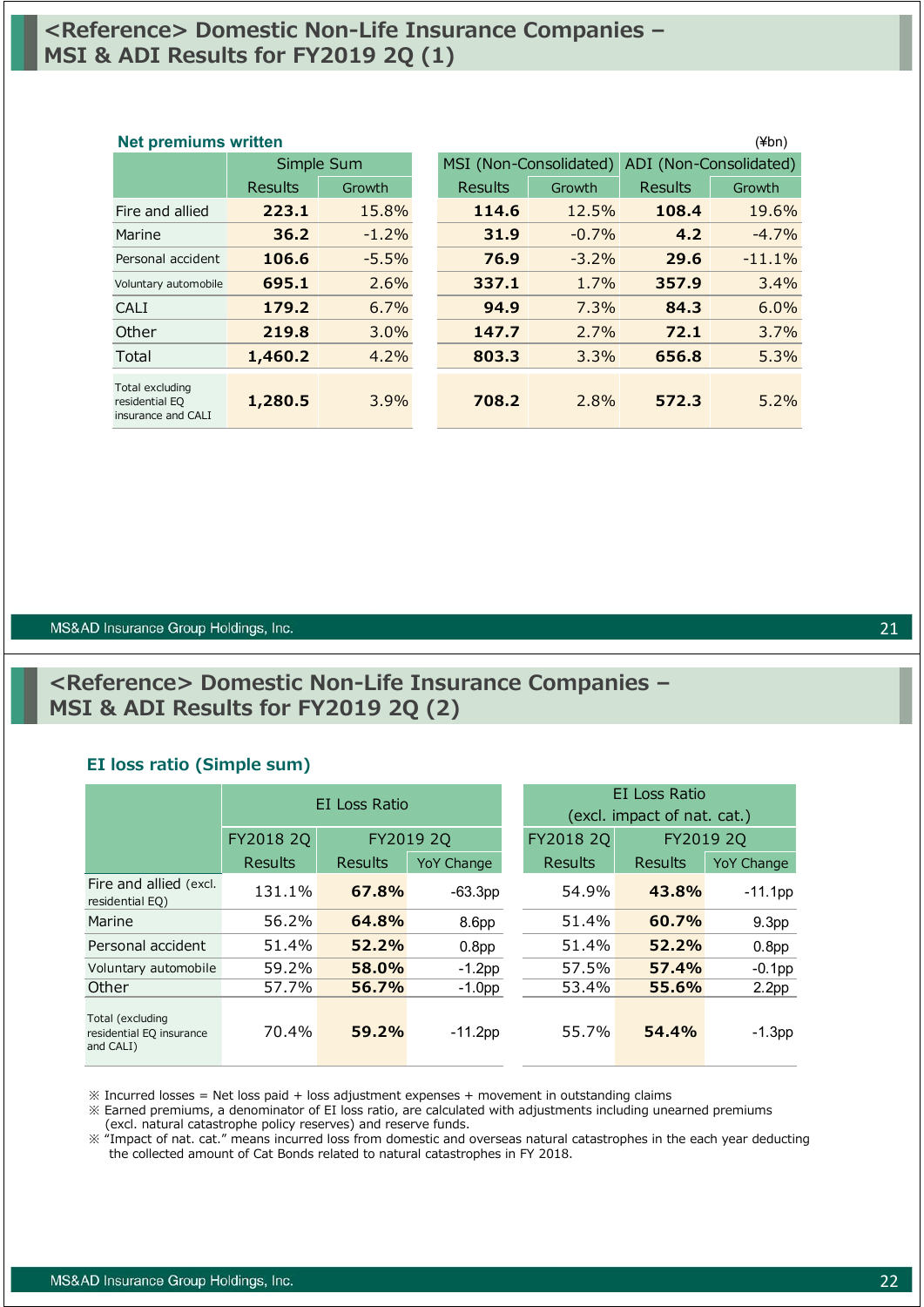#### **EI loss ratio (MSI (Non-consolidated), ADI (Non-consolidated))**

|                                                      |                |                   | EI Loss Ratio  |                                               | EI Loss Ratio<br>(excl. impact of nat. cat.) |                   |                |                        |  |  |
|------------------------------------------------------|----------------|-------------------|----------------|-----------------------------------------------|----------------------------------------------|-------------------|----------------|------------------------|--|--|
|                                                      |                |                   |                | MSI (Non-consolidated) ADI (Non-consolidated) | MSI (Non-consolidated)                       |                   |                | ADI (Non-consolidated) |  |  |
|                                                      | <b>Results</b> | <b>YoY Change</b> | <b>Results</b> | <b>YoY Change</b>                             | <b>Results</b>                               | <b>YoY Change</b> | <b>Results</b> | <b>YoY Change</b>      |  |  |
| Fire and allied<br>(excl. residential EQ)            | 67.7%          | $-50.9pp$         | 67.9%          | $-79.2pp$                                     | 47.1%                                        | $-8.5pp$          | 39.8%          | $-14.2$ pp             |  |  |
| Marine                                               | 66.8%          | 12.1pp            | 48.7%          | $-20.4pp$                                     | 62.1%                                        | 12.8pp            | 48.7%          | $-20.4pp$              |  |  |
| Personal accident                                    | 51.8%          | 0.4 <sub>pp</sub> | 53.3%          | 1.8 <sub>pp</sub>                             | 51.8%                                        | 0.5 <sub>pp</sub> | 53.3%          | 1.8 <sub>pp</sub>      |  |  |
| Voluntary automobile                                 | 58.3%          | $-0.4$ pp         | 57.8%          | $-1.9pp$                                      | 57.7%                                        | 0.5 <sub>pp</sub> | 57.1%          | $-0.7$ pp              |  |  |
| Other                                                | 58.9%          | 1.2 <sub>pp</sub> | 52.1%          | $-5.7pp$                                      | 58.0%                                        | 5.3 <sub>pp</sub> | 50.6%          | $-4.4$ pp              |  |  |
| Total excluding residential<br>EQ insurance and CALI | 59.7%          | $-8.1pp$          | 58.6%          | $-15.3pp$                                     | 55.6%                                        | 0.5 <sub>pp</sub> | 53.0%          | $-3.5$ pp              |  |  |

 $\%$  Incurred losses = Net loss paid + loss adjustment expenses + movement in outstanding claims

※ Earned premiums, a denominator of EI loss ratio, are calculated with adjustments including unearned premiums (excl. natural catastrophe policy reserves) and reserve funds.

※ "Impact of nat. cat." means incurred loss from domestic and overseas natural catastrophes in the each year deducting the collected amount of Cat Bonds related to natural catastrophes in FY 2018.

MS&AD Insurance Group Holdings, Inc.

(Blank)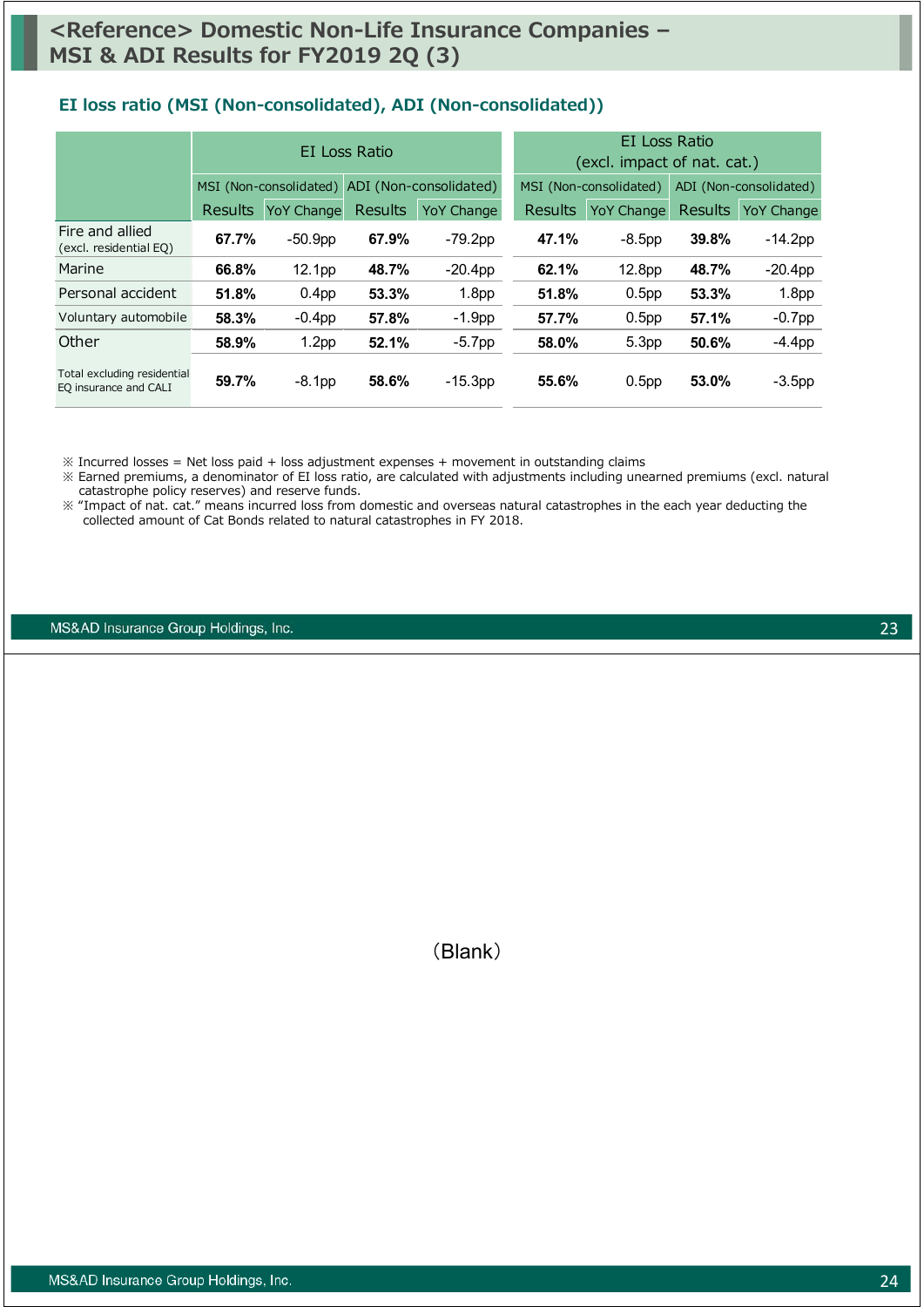## **<Reference> MS Amlin's Results for FY2019 2Q (Jan. – Jun. 2019) ※1**

|                                                      |                |                | (£mn)             |
|------------------------------------------------------|----------------|----------------|-------------------|
|                                                      | FY2018 2Q      |                | FY2019 2Q         |
|                                                      | <b>Results</b> | <b>Results</b> | YoY change        |
| Net premiums written                                 | 2,088          | 2,151          | 63                |
| Net premiums earned                                  | 1,495          | 1,547          | 52                |
| Incurred losses (including loss adjustment expenses) | 957            | 1,000          | 43                |
| Expense for acquisition and other operating expense  | 539            | 532            | $-8$              |
| Underwriting profit/loss                             | 25             | 17             | $-8$              |
| Investment profit/loss <sup>*2</sup>                 | 57             | 178            | 121               |
| Non-operating profit/loss <sup>*3</sup>              | $-81$          | $-84$          | $-3$              |
| Net income/loss after tax                            | 7              | 109            | 102 <sub>2</sub>  |
|                                                      |                |                |                   |
| EI claims ratio                                      | 64.0%          | 64.6%          | 0.6 <sub>pp</sub> |
| EI expense ratio $*4$                                | 34.3%          | 34.3%          | 0.0 <sub>pp</sub> |
| EI combined ratio $*4$                               | 98.3%          | 98.9%          | 0.6 <sub>pp</sub> |

※1 On a local (UK) reporting basis

※2 MS Amlin adopts the accounting method where securities market value fluctuations are reflected in the profit-loss statement.

 $*3$  The main item of "Non-operating profit/loss" is expenses of non-insurance companies.

※4 EI expense ratio and EI combined ratio are calculated by taking into account foreign exchange gains/losses included in underwriting profit.

MS&AD Insurance Group Holdings, Inc.

## **<Reference> MS Amlin's Results for FY2019 2Q (Jan. – Jun. 2019)**

#### (Net income)

- Net income after tax saw a large increase by £102 million year-on-year to £109 million.

- The main reasons were a strong investment return and no major losses caused by natural catastrophes.

#### (Underwriting profit)

- Underwriting profit was £17 million, which declined by £8 million year-on-year, mainly due to decrease in foreign exchange gains\*.
- Although the incurred non-catastrophe loss ratio improved by 4.5pp year-on-year to 63.0%, it was over the plan.

#### (Investment profit)

- Investment performance in 1st half was strong. The forecast for the 2nd half of this fiscal year takes into account uncertainties such as Brexit and U.S.-China trade friction .

\*Under IFRS, foreign exchange gains/losses are incurred mainly from assets in U.S. dollar corresponding to non‐monetary technical balances (e.g. unearned premiums and deferred acquisition costs) denominated in foreign currencies, which are not translated.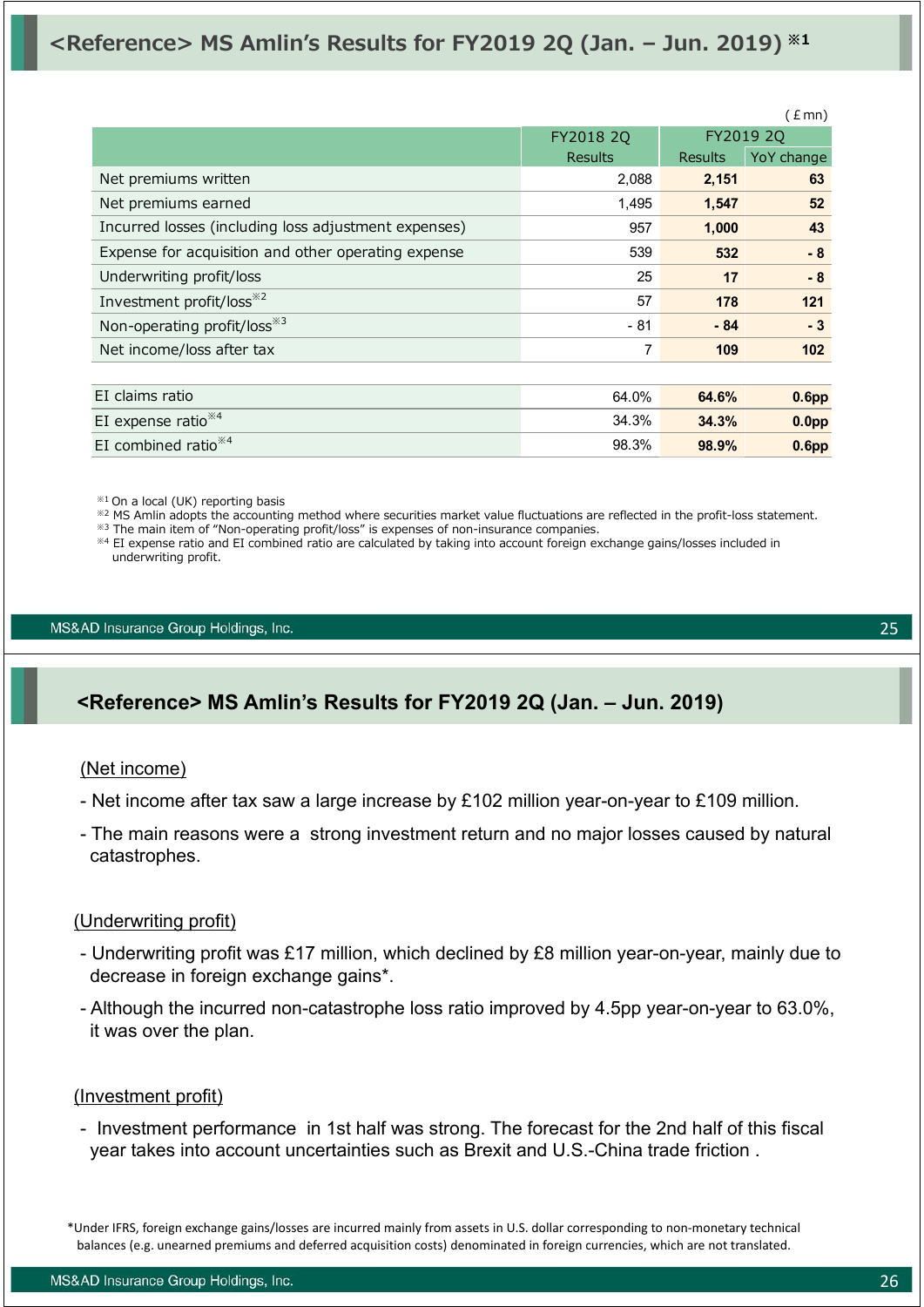### **(For reference) Economic Solvency Ratio (ESR)**



# **Projected Financial Results for FY2019**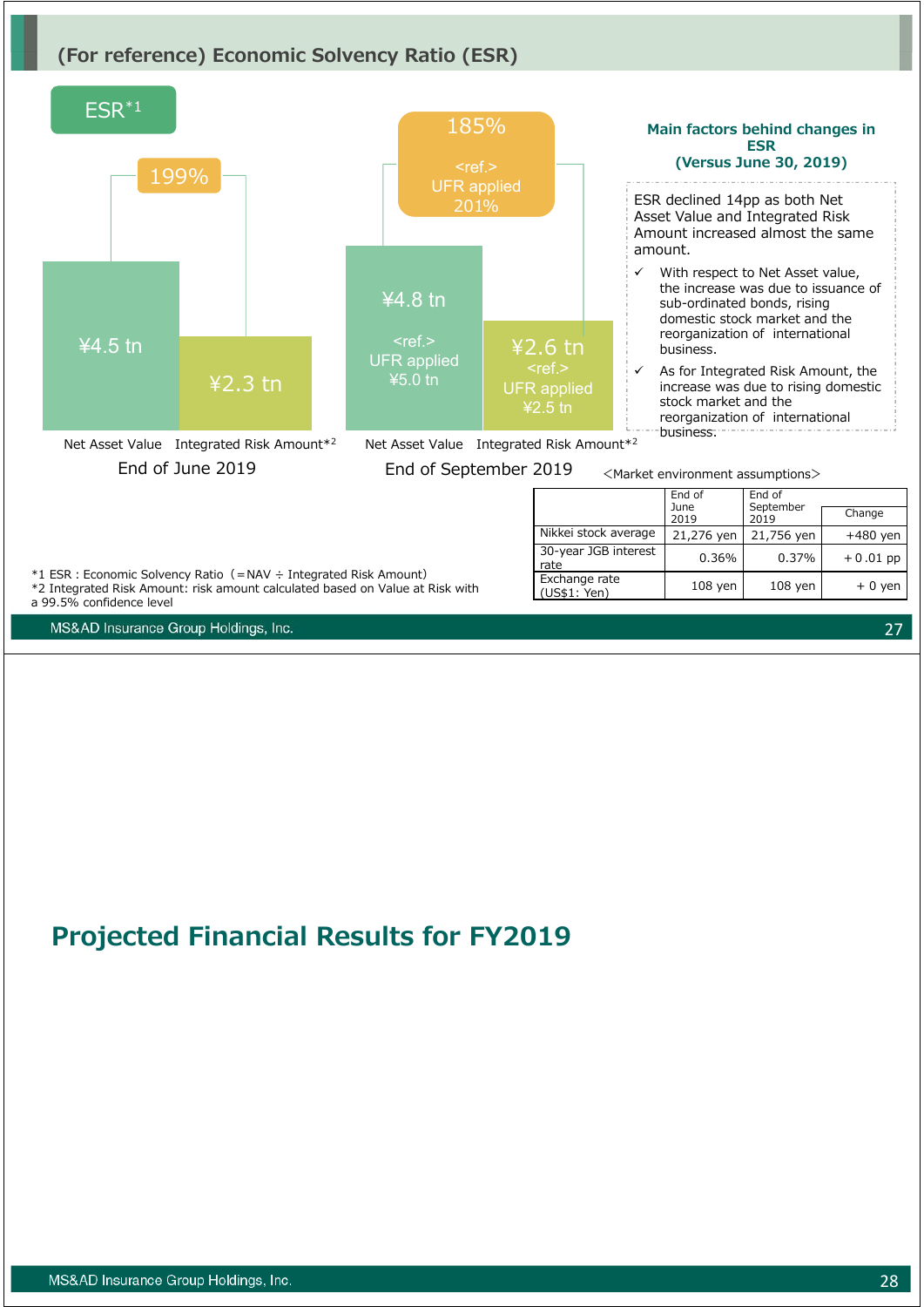## **Consolidated Earnings Forecasts for FY2019 (i) (Top line)**

- Net premiums written by non-life insurance subsidiaries are expected to be around the same level as the initial forecast on the whole, as fire and automobile insurance and others exceeded the forecast, although overseas subsidiaries while below the initial forecast due to forex exchange.
- Gross premiums written by life insurance subsidiaries are expected to decrease by 206.0 billion yen from the initial forecast, mainly due to a decline in sales at MSI Primary Life.

|                      |                                 | FY2018  | FY2019<br>Forecast |         |                   | FY2019 Forecast (Revised) |                            |  |  |  |  |
|----------------------|---------------------------------|---------|--------------------|---------|-------------------|---------------------------|----------------------------|--|--|--|--|
|                      |                                 | Results | (Initial)          |         | <b>YoY Change</b> | Change Ratio              | Change from<br>the Initial |  |  |  |  |
| Net premiums written |                                 | 3,500.4 | 3,524.0            | 3,525.0 | 24.5              | 0.7%                      | 1.0                        |  |  |  |  |
|                      | Mitsui Sumitomo Insurance       | 1,512.4 | 1,541.0            | 1,544.0 | 31.5              | 2.1%                      | 3.0                        |  |  |  |  |
|                      | Aioi Nissay Dowa Insurance      | 1,233.5 | 1,261.0            | 1,270.0 | 36.4              | $3.0\%$                   | 9.0                        |  |  |  |  |
|                      | Mitsui Direct General Insurance | 36.6    | 36.8               | 36.0    | $-0.6$            | $-1.8\%$                  | $-0.8$                     |  |  |  |  |
|                      | Overseas subsidiaries           | 714.6   | 681.0              | 675.0   | $-39.6$           | $-5.5\%$                  | $-6.0$                     |  |  |  |  |

#### **Non-life insurance subsidiaries**

#### **Life insurance subsidiaries**

|                                    | FY2018         | FY2019<br>Forecast | FY2019 Forecast (Revised) |                   |              |                            |
|------------------------------------|----------------|--------------------|---------------------------|-------------------|--------------|----------------------------|
|                                    | <b>Results</b> | (Initial)          |                           | <b>YoY Change</b> | Change Ratio | Change from<br>the Initial |
| Gross premiums income <sup>*</sup> | 1,599.9        | 1,525.0            | 1,319.0                   | - 280.9           | -17.6%       | - 206.0                    |
| MSI Aioi Life                      | 504.2          | 522.0              | 519.0                     | 14.7              | 2.9%         | $-3.0$                     |
| MSI Primary Life                   | 1,095.6        | 1,003.0            | 800.0                     | $-295.6$          | $-27.0\%$    | $-203.0$                   |
| Life insurance premiums            | 1,286.8        | 1,143.0            | 964.0                     | $-322.8$          | $-25.1%$     | $-179.0$                   |

※ Gross premiums income is for domestic life insurance subsidiaries only.

MS&AD Insurance Group Holdings, Inc.

## **Consolidated Earnings Forecasts for FY2019 (ii) (Bottom line)**

(¥bn) - Net income will be 200.0 billion yen, as expected at the beginning of the year, taking into account the reversal of natural catastrophe reserve and MSI's price fluctuation reserve, the impact of reorganization of international business of MSI and a decrease in depreciation. Despite the increase burden caused by natural catastrophes such as increase in incurred loss, increase in reinstatement premiums, provision of natural catastrophe liability reserves.

|                                  | FY2018         | FY2019                |                           |                   | FY2019 Forecast (Revised)  |  |  |
|----------------------------------|----------------|-----------------------|---------------------------|-------------------|----------------------------|--|--|
|                                  | <b>Results</b> | Forecast<br>(Initial) |                           | <b>YoY Change</b> | Change from the<br>Initial |  |  |
| Ordinary profit                  | 290.8          | 298.0                 | 210.0                     | - 80.8            | $-88.0$                    |  |  |
| Mitsui Sumitomo Insurance        | 226.4          | 182.0                 | 96.0                      | $-130.4$          | - 86.0                     |  |  |
| Aioi Nissay Dowa Insurance       | 61.3           | 68.0                  | 69.0                      | 7.6               | 1.0                        |  |  |
| Net income                       | 192.7          | 200.0                 | 200.0                     | 7.2               |                            |  |  |
| Mitsui Sumitomo Insurance        | 171.1          | 136.0                 | 96.0                      | - 75.1            | $-40.0$                    |  |  |
| Aioi Nissay Dowa Insurance       | 37.3           | 40.0                  | 40.0                      | 2.6               |                            |  |  |
| Mitsui Direct General Insurance  | 0.2            | 0.1                   | 0.1                       | $-0.1$            |                            |  |  |
| MSI Aioi Life                    | 7.9            | 10.0                  | 10.0                      | 2.0               |                            |  |  |
| MSI Primary Life                 | 23.3           | 17.0                  | 17.0                      | $-6.3$            |                            |  |  |
| Overseas subsidiaries            | 19.3           | 38.0                  | 40.0                      | 20.6              | 2.0                        |  |  |
| Consolidation adjustments, other | - 66.5         | $-41.1$               | $-3.1$                    | 63.4              | 38.0                       |  |  |
| ROE (financial accounting basis) | 6.8%           | 7.1%                  | 7.1%<br>0.3 <sub>pp</sub> |                   |                            |  |  |

※ Consolidated net income represents net income attributable to owners of the parent.

Net income of subsidiaries is on an equity stake basis, same hereafter.

MS&AD Insurance Group Holdings, Inc.

29

(¥bn)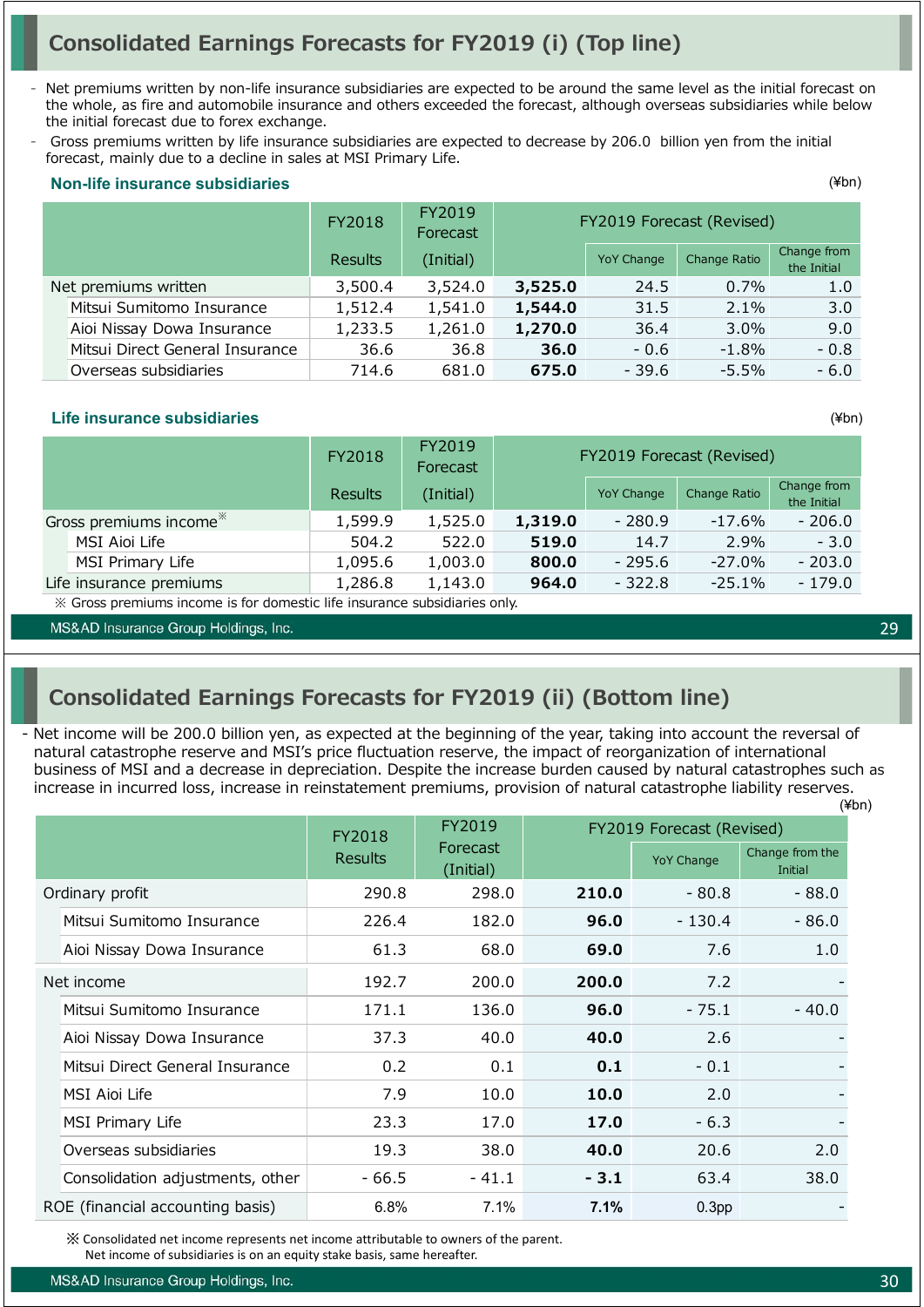## **Consolidated Earnings Forecasts for FY2019 (ii) – Natural Catastrophes**

### **<Impact of domestic natural catastrophes> (Referance)**

|                     | FY2019     |       | FY2019 (Revised)                |  |                           |  |
|---------------------|------------|-------|---------------------------------|--|---------------------------|--|
|                     | (Forecast) |       | Change from<br>initial forecast |  |                           |  |
| Net incurred losses | 55.0       | 123.0 | 68.0                            |  | Typhoon "Faxai " (No.15)  |  |
| <b>MSI</b>          | 33.0       | 70.0  | 37.0                            |  | Typhoon "Hagibis "(No.19) |  |
| ADI                 | 22.0       | 53.0  | 31.0                            |  | *As of the present        |  |

| wardi di ka               | $(1 + 1)$                       |
|---------------------------|---------------------------------|
|                           | FY2019                          |
|                           | Ootlook for<br>Uitimate Payment |
| Typhoon "Faxai " (No.15)  | 135.0                           |
| Typhoon "Hagibis "(No.19) | 230.0                           |
| X As of the present       |                                 |

 $(\forall h n)$ 

#### **<Balance of catastrophe reserves(fire and allied)>**

|       |            | End of                   | FY2019 (Revised)      |      |                |                                 |  |  |  |
|-------|------------|--------------------------|-----------------------|------|----------------|---------------------------------|--|--|--|
|       |            | FY2018<br><b>Balance</b> | Provision<br>Reversal |      | <b>Balance</b> | Change from<br>initial forecast |  |  |  |
| Total |            | 163.9                    | 77.5                  | 75.1 | 161.5          | $-20.0$                         |  |  |  |
|       | <b>MSI</b> | 89.0                     | 40.7                  | 50.9 | 99.1           | $-0.3$                          |  |  |  |
|       | ADI        | 74.9                     | 36.8                  | 24.2 | 62.4           | $-19.7$                         |  |  |  |

※Plan for additional provision at the end of FY2019︓ MSI 30.0 billion yen

#### **<Impact of overseas natural catastrophes>**

|                     | FY2019     | FY2019 (Revised) |                                 |  |
|---------------------|------------|------------------|---------------------------------|--|
|                     | (Forecast) |                  | Change from<br>initial forecast |  |
| Net incurred losses | 41.2       | 30.5             | $-10.7$                         |  |
| ADI                 | 14.5       | 13.5             | $-1.0$                          |  |
| MS Amlin            | 26.7       | 17.0             | $-9.7$                          |  |

※ Overseas natural catastrophes for the above two campanies only.

MS&AD Insurance Group Holdings, Inc.

## **Consolidated Earnings Forecasts for FY2019 (iii) - YoY Comparison**

- Net income for full-year of FY2019 is expected 200.0 billion yen as unchanged from the initial forecast.
- The full-year forecast takes into account increases in costs due to natural catastrophes in Japan, including ((1) reinsurance costs, (2) incurred losses, and (4) provision of natural catastrophe policy reserves※).
	- ※ Fire insurance reserves to address the risk of major natural catastrophes (in the chart below, the difference from the ordinary unearned premium is included in (4)).

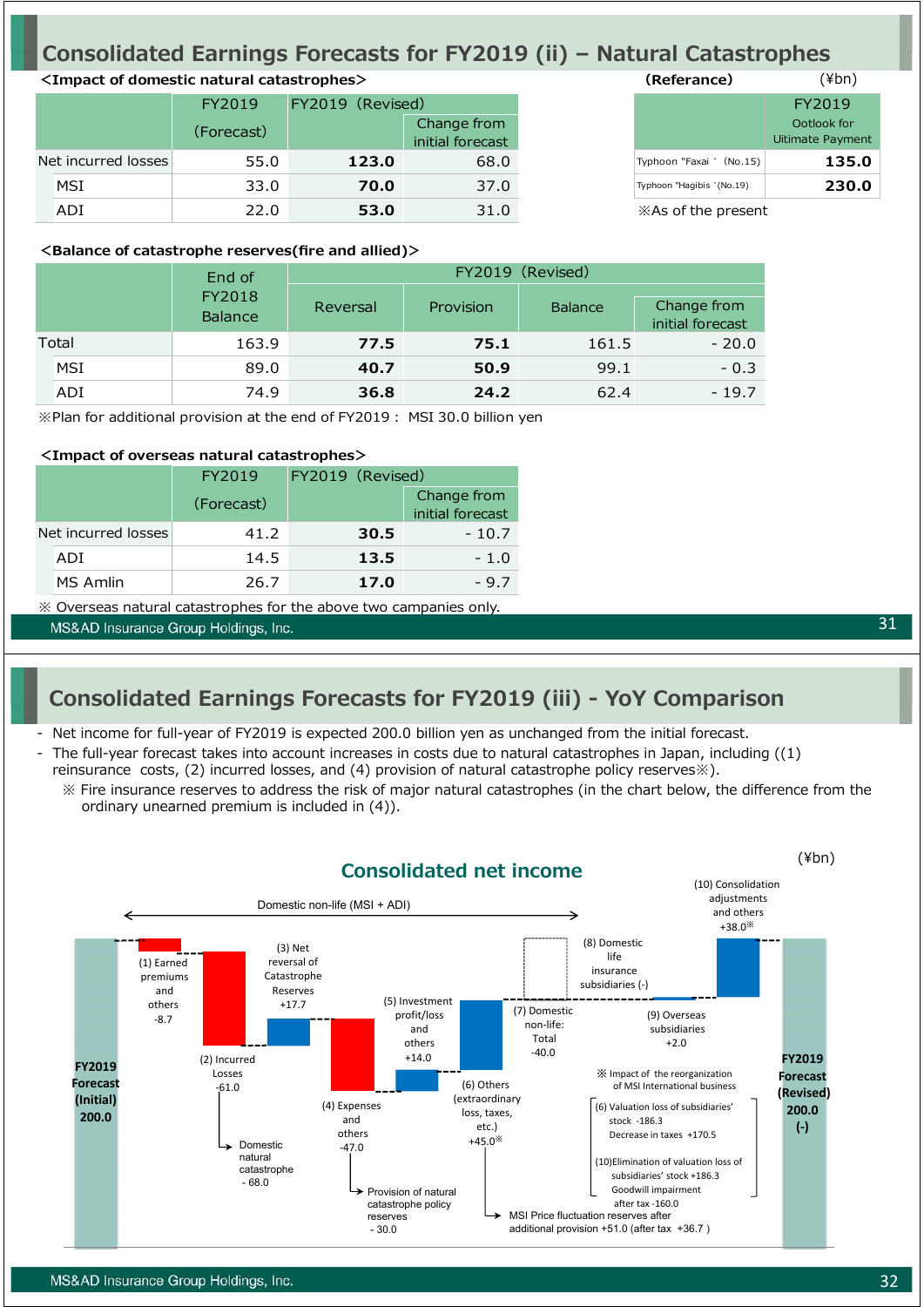## **Consolidated Earnings Forecasts for FY2019 (iv)**

Group Adjusted Profit is revised downward by 43.0 billion yen to 220.0 billion yen because of the decrease in the Domestic non-life insurance.

|                                             | FY2018         | FY2019                |       | FY2019 Forecast (Revised) |                            |  |
|---------------------------------------------|----------------|-----------------------|-------|---------------------------|----------------------------|--|
|                                             | <b>Results</b> | Forecast<br>(Initial) |       | <b>YoY Change</b>         | Change from the<br>Initial |  |
| Group Adjusted Profit                       | 189.8          | 263.0                 | 220.0 | 30.1                      | $-43.0$                    |  |
| Domestic non-life insurance                 | 146.9          | 186.0                 | 107.0 | $-39.9$                   | $-79.0$                    |  |
| Domestic life insurance                     | 31.6           | 29.0                  | 29.0  | $-2.6$                    |                            |  |
| International business                      | 5.4            | 42.0                  | 47.0  | 41.5                      | 5.0                        |  |
| Financial services/Risk related<br>services | 5.8            | 6.0                   | 7.0   | 1.1                       | 1.0                        |  |
| Other numerical management targets          |                |                       |       |                           |                            |  |
| Increase in EEV of MSI Aioi Life            | 819.4          | 927.0                 | 902.0 | 82.6                      | $-25.0$                    |  |
| Group Adjusted ROE                          | 6.1%           | 8.7%                  | 7.1%  | 1.0 <sub>pp</sub>         | $-1.6$ pp                  |  |

#### Group Adjusted Profit for the forecasts FY2019



※1 "+" in case of provision, "-" in case of reversal

※<sup>2</sup> Amortization of goodwill and others: -180.7 billion yen, extraordinary income/loss excluding reserves for price fluctuation: 150.0 billion yen [Decrease in tax expenses due to reorganization of international business of MSI : 140.5 billion yen)]

MS&AD Insurance Group Holdings, Inc.

## **Major Assumptions for Earnings Forecasts for FY2019**

(¥bn)

33

|                                                            |               |                                                                                                                                     | Mitsui Sumitomo Insurance | Aioi Nissay Dowa Insurance |                       |  |  |
|------------------------------------------------------------|---------------|-------------------------------------------------------------------------------------------------------------------------------------|---------------------------|----------------------------|-----------------------|--|--|
| Assumptions concerning the financial<br>market environment |               | Assumes the level at the end of September 2019<br>Nikkei average : ¥21,756 USD\$1 = JPY¥108 EUR€1 = JPY¥118<br>GBP $E1 = JPY$ ¥ 133 |                           |                            |                       |  |  |
| Domestic natural catastrophes<br>occurred in FY2019        |               | 70.0                                                                                                                                | $(+37.0)$                 |                            | 53.0 $(+31.0)$        |  |  |
| Catastrophe reserves Provision                             |               | 50.9                                                                                                                                | $(+29.5)$                 | 24.2                       | $(+1.1)$              |  |  |
| (For fire insurance)                                       | Reversal      | 40.7                                                                                                                                | $(+29.8)$                 |                            | <b>36.8</b> $(+20.8)$ |  |  |
|                                                            | Net provision | 10.1                                                                                                                                | $(-0.3)$                  | - 12.6                     | $(-19.7)$             |  |  |
| Catastrophe reserves Provision                             |               | 21.4                                                                                                                                | $(+0.1)$                  | 22.7                       | $(-)$                 |  |  |
| (For voluntary                                             | Reversal      | 12.0                                                                                                                                | $(-2.2)$                  | 36.4                       | $(+2.6)$              |  |  |
| automobile insurance)                                      | Net provision | 9.4                                                                                                                                 | $(+2.3)$                  | $-13.7$                    | $(-2.6)$              |  |  |
| Effective corporate tax rate                               |               |                                                                                                                                     | 27.9%                     |                            |                       |  |  |

※Overseas natural catastrophes: MS Amlin 17.0(-9.7) billion yen ; ADI 13.5(-1.0) billion yen.

※Additional provision for the catastrophe reserve (fire insurance) is planned at MSI 30.0(+30.0) billion yen.

※Additional provision for the price fluctuation reserve of 25.0(+25.0) billion yen is planned at MSI and 10.0 billion yen(as expected at the beginning of the year)

is planned at ADI.

※Figures in ( ) show change from the initial forecast.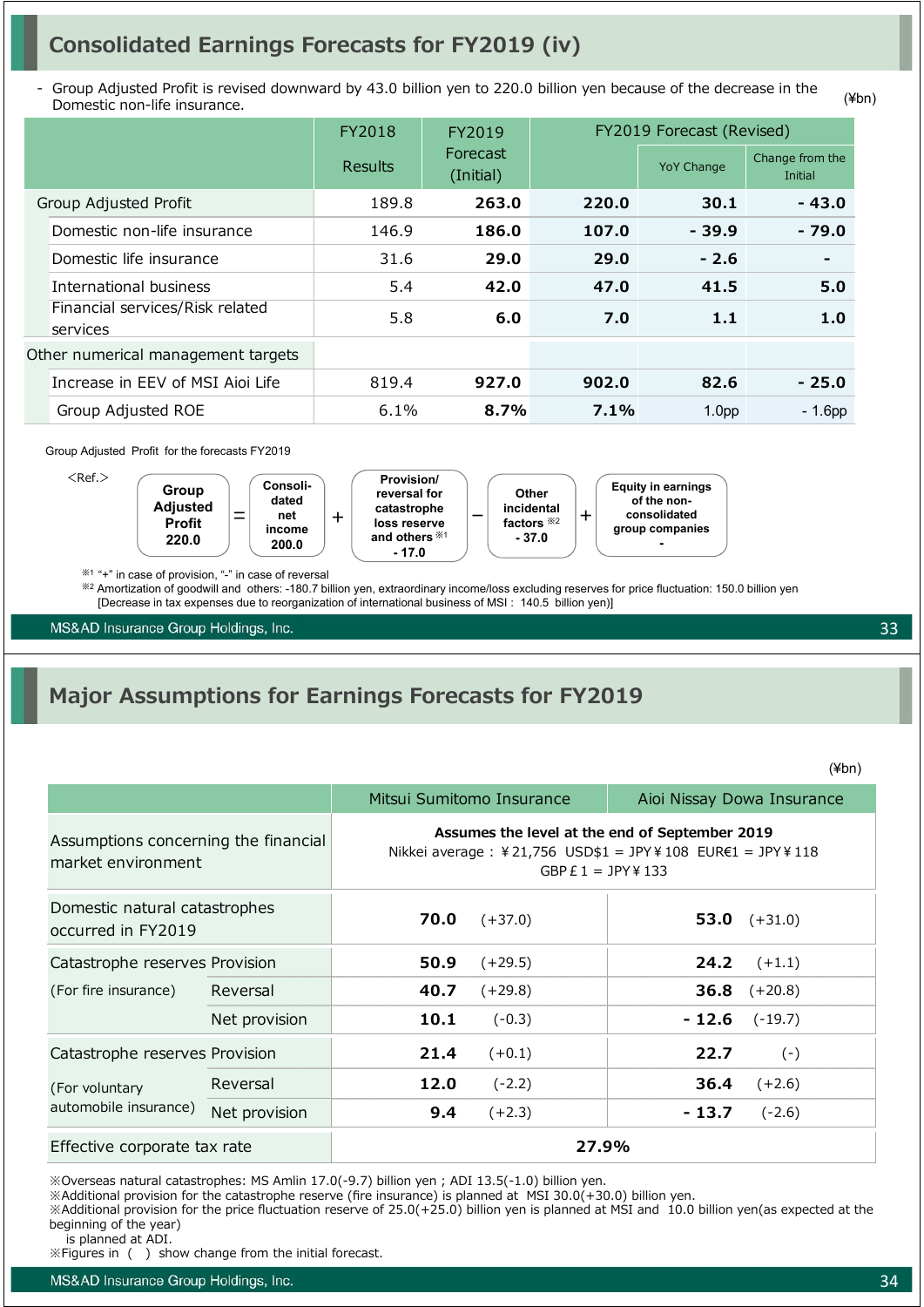## **Earnings Forecasts for FY2019–Domestic Non-Life Insurance Companies (MSI&ADI) (i)**

|                                                                     |       |         |                   |                               |         |                        |                               |         |                        | $(\n{Fbn})$                   |  |
|---------------------------------------------------------------------|-------|---------|-------------------|-------------------------------|---------|------------------------|-------------------------------|---------|------------------------|-------------------------------|--|
|                                                                     |       |         | Simple Sum        |                               |         | MSI (Non-Consolidated) |                               |         | ADI (Non-Consolidated) |                               |  |
|                                                                     |       |         | YoY<br>Change     | Change<br>from the<br>initial |         | YoY<br>Change          | Change<br>from the<br>Initial |         | YoY<br>Change          | Change<br>from the<br>Initial |  |
| Net premiums written <sup>*1</sup>                                  |       | 2,814.0 | 67.9              | 12.0                          | 1,544.0 | 31.5                   | 3.0                           | 1,270.0 | 36.4                   | 9.0                           |  |
| Earned premiums <sup>*2</sup>                                       |       | 2,426.6 | 35.9              | $-8.7$                        | 1,341.5 | 14.3                   | $-6.8$                        | 1,085.1 | 21.5                   | $-1.9$                        |  |
| Incurred losses (including loss<br>adjustment expenses) $*^{2}$     | $(-)$ | 1,511.1 | $-79.0$           | 61.0                          | 828.8   | $-28.3$                | 49.5                          | 682.3   | $-50.6$                | 11.5                          |  |
| Underwriting expenses <sup>*2</sup>                                 | $(-)$ | 867.9   | 47.3              | 11.2                          | 469.7   | 26.3                   | 4.9                           | 398.2   | 21.0                   | 6.3                           |  |
| Commissions and collection<br>expenses <sup>32</sup>                |       | 512.4   | 24.3              | 9.7                           | 272.2   | 14.1                   | 5.4                           | 240.2   | 10.1                   | 4.3                           |  |
| Other underwriting expenses <sup>32</sup>                           |       | 355.5   | 23.0              | 1.5                           | 197.5   | 12.1                   | $-0.5$                        | 158.0   | 10.8                   | 2.0                           |  |
| Underwriting profit/loss prior to<br>reflecting catastrophe reserve |       | 13.6    | 30.5              | $-116.7$                      | 24.0    | $-1.1$                 | $-82.0$                       | $-10.4$ | 31.6                   | $-34.7$                       |  |
| Net catastrophe reserve                                             |       | $-8.6$  | $-88.4$           | 17.7                          | $-30.0$ | $-52.2$                |                               | 21.4    | $-36.1$                | 17.7                          |  |
| Underwriting profit/loss after<br>reflecting catastrophe reserve    |       | 5.0     | $-57.8$           | $-99.0$                       | $-6.0$  | $-53.3$                | $-82.0$                       | 11.0    | $-4.5$                 | $-17.0$                       |  |
| EI loss ratio <sup>*2</sup>                                         |       | 62.3%   | $-4.2pp$          | 2.8 <sub>pp</sub>             | 61.8%   | $-2.8pp$               | 4.0 <sub>pp</sub>             | 62.9%   | $-6.0pp$               | 1.2 <sub>pp</sub>             |  |
| Net loss ratio <sup>*1</sup>                                        |       | 63.0%   | $-3.9pp$          | 1.3 <sub>pp</sub>             | 62.6%   | $-3.6pp$               | 1.7 <sub>pp</sub>             | 63.4%   | $-4.4pp$               | 0.6 <sub>pp</sub>             |  |
| Net expense ratio <sup>*1</sup>                                     |       | 33.5%   | 1.0 <sub>pp</sub> | 0.3 <sub>pp</sub>             | 32.6%   | 1.1 <sub>pp</sub>      | 0.2 <sub>pp</sub>             | 34.5%   | 0.7 <sub>pp</sub>      | 0.3 <sub>pp</sub>             |  |
| Combined ratio <sup>*1</sup>                                        |       | 96.5%   | $-2.9pp$          | 1.6 <sub>pp</sub>             | 95.2%   | $-2.5$ pp              | 1.9 <sub>pp</sub>             | 97.9%   | $-3.7pp$               | 0.9 <sub>pp</sub>             |  |

※1 All lines ※2 Excludes residential earthquake and CALI (compulsory auto liability insurance)

※ "Earned premiums" are calculated with adjustments including unearned premiums (excl. natural catastrophe policy reserves) and reserve funds.

MS&AD Insurance Group Holdings, Inc.

### **Earnings Forecasts for FY2019–Domestic Non-Life Insurance Companies (MSI&ADI) (ii)**

(¥bn)

|                                                          |          | Simple Sum    |                               |          | MSI (Non-Consolidated) |                               |        | ADI (Non-Consolidated) |                               |  |
|----------------------------------------------------------|----------|---------------|-------------------------------|----------|------------------------|-------------------------------|--------|------------------------|-------------------------------|--|
|                                                          |          | YoY<br>Change | Change<br>from the<br>Initial |          | YoY<br>Change          | Change<br>from the<br>Initial |        | YoY<br>Change          | Change<br>from the<br>Initial |  |
| Underwriting profit/loss                                 | 5.0      | $-57.8$       | $-99.0$                       | $-6.0$   | $-53.3$                | $-82.0$                       | 11.0   | $-4.5$                 | $-17.0$                       |  |
| Net interest and dividends income                        | 110.4    | $-10.9$       | 2.6                           | 71.9     | $-9.8$                 | $-0.3$                        | 38.5   | - 1.1                  | 2.9                           |  |
| Gains/losses on sales of securities                      | 89.0     | $-44.1$       | 16.6                          | 56.6     | $-59.5$                | 1.4                           | 32.4   | 15.3                   | 15.2                          |  |
| Impairment losses on securities (-)                      | 13.3     | 7.1           | 4.1                           | 10.3     | 6.2                    | 4.1                           | 3.0    | 0.9                    | $\qquad \qquad \blacksquare$  |  |
| Investment profit/loss and other<br>ordinary profit/loss | 160.0    | $-64.9$       | 14.0                          | 102.0    | $-77.1$                | $-4.0$                        | 58.0   | 12.1                   | 18.0                          |  |
| Ordinary profit/loss                                     | 165.0    | $-122.8$      | - 85.0                        | 96.0     | $-130.4$               | - 86.0                        | 69.0   | 7.6                    | 1.0                           |  |
| <b>Extraordinary income/loss</b>                         | $-153.9$ | - 136.9       | $-134.1$                      | $-138.2$ | - 135.0                | $-134.4$                      | - 15.7 | $-1.9$                 | 0.3                           |  |
| Net income/loss                                          | 136.0    | $-72.4$       | $-40.0$                       | 96.0     | $-75.1$                | $-40.0$                       | 40.0   | 2.6                    |                               |  |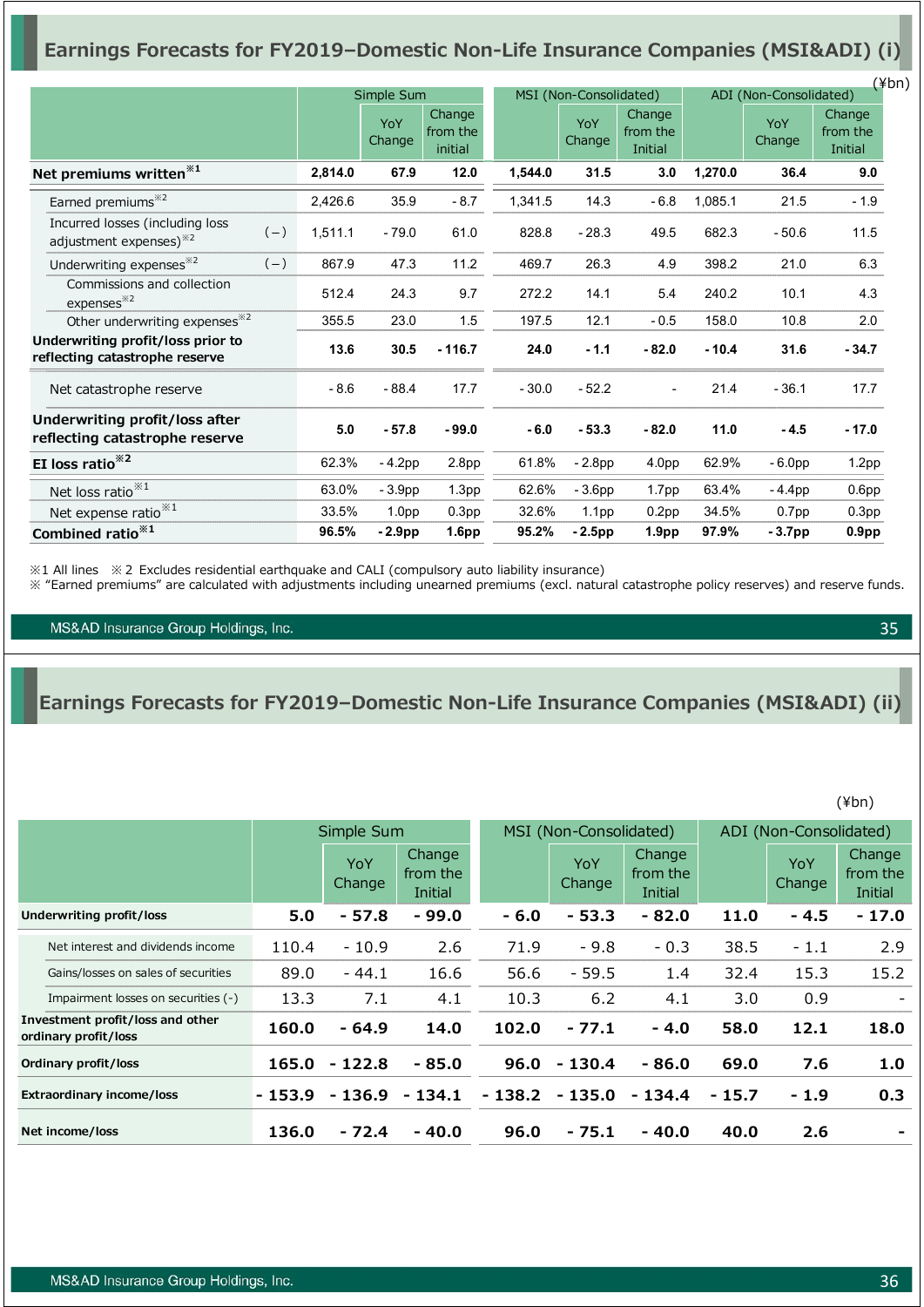### **Key financial data**

| <b>NUV HIRHIVIAI UALA</b>                             |                |                       |          |                           | $(\n{Fbn})$                   |
|-------------------------------------------------------|----------------|-----------------------|----------|---------------------------|-------------------------------|
|                                                       | FY2018         | FY2019                |          | FY2019 Forecast (Revised) |                               |
|                                                       | <b>Results</b> | Forecast<br>(Initial) |          | <b>YoY Change</b>         | Change<br>from the<br>Initial |
| Amount of new policies <sup>*</sup>                   | 3,114.5        | 2,834.1               | 2,090.7  | $-32.9%$                  | $-743.4$                      |
| Annualized premiums of new policies <sup>*</sup>      | 51.1           | 32.1                  | 30.2     | $-40.9%$                  | $-1.9$                        |
| Amount of policies in force <sup>**</sup>             | 24,533.1       | 25,055.6              | 24,500.8 | $-0.1\%$                  | $-554.8$                      |
| Annualized premiums of policies in force <sup>*</sup> | 431.5          | 454.5                 | 448.5    | 3.9%                      | $-6.0$                        |
| Gross premiums income                                 | 504.2          | 522.0                 | 519.0    | 14.7                      | $-3.0$                        |
| Ordinary profit/loss                                  | 19.5           | 21.9                  | 22.0     | 2.5                       | 0.1                           |
| Net income/loss                                       | 7.9            | 10.0                  | 10.0     | 2.0                       |                               |

※Amount of new policies , annualized premiums of new policies, amount of policies in force and annualized premiums of policies in force are total sum of personal insurance and personal annuity insurance.

MS&AD Insurance Group Holdings, Inc.

### **Earnings Forecasts for FY2019 – Domestic Life Insurance Companies – MSI Primary Life**

### **Key financial data**

|                             |         |                       |         |                           | $(\n{Fbn})$                |
|-----------------------------|---------|-----------------------|---------|---------------------------|----------------------------|
|                             | FY2018  | FY2019                |         | FY2019 Forecast (Revised) |                            |
|                             | Results | Forecast<br>(Initial) |         | <b>YoY Change</b>         | Change from the<br>Initial |
| Amount of new policies      | 1,118.2 | 1,122.7               | 812.0   | $-27.4\%$                 | $-310.7$                   |
| Amount of policies in force | 6,678.5 | 7,278.0               | 6,563.0 | $-1.7\%$                  | $-715.0$                   |
| Gross premiums income       | 1,095.6 | 1,003.0               | 800.0   | $-295.6$                  | $-203.0$                   |
| Ordinary profit/loss        | 35.5    | 27.8                  | 15.8    | $-19.7$                   | $-11.9$                    |
| Net income/loss             | 23.3    | 17.0                  | 17.0    | $-6.3$                    |                            |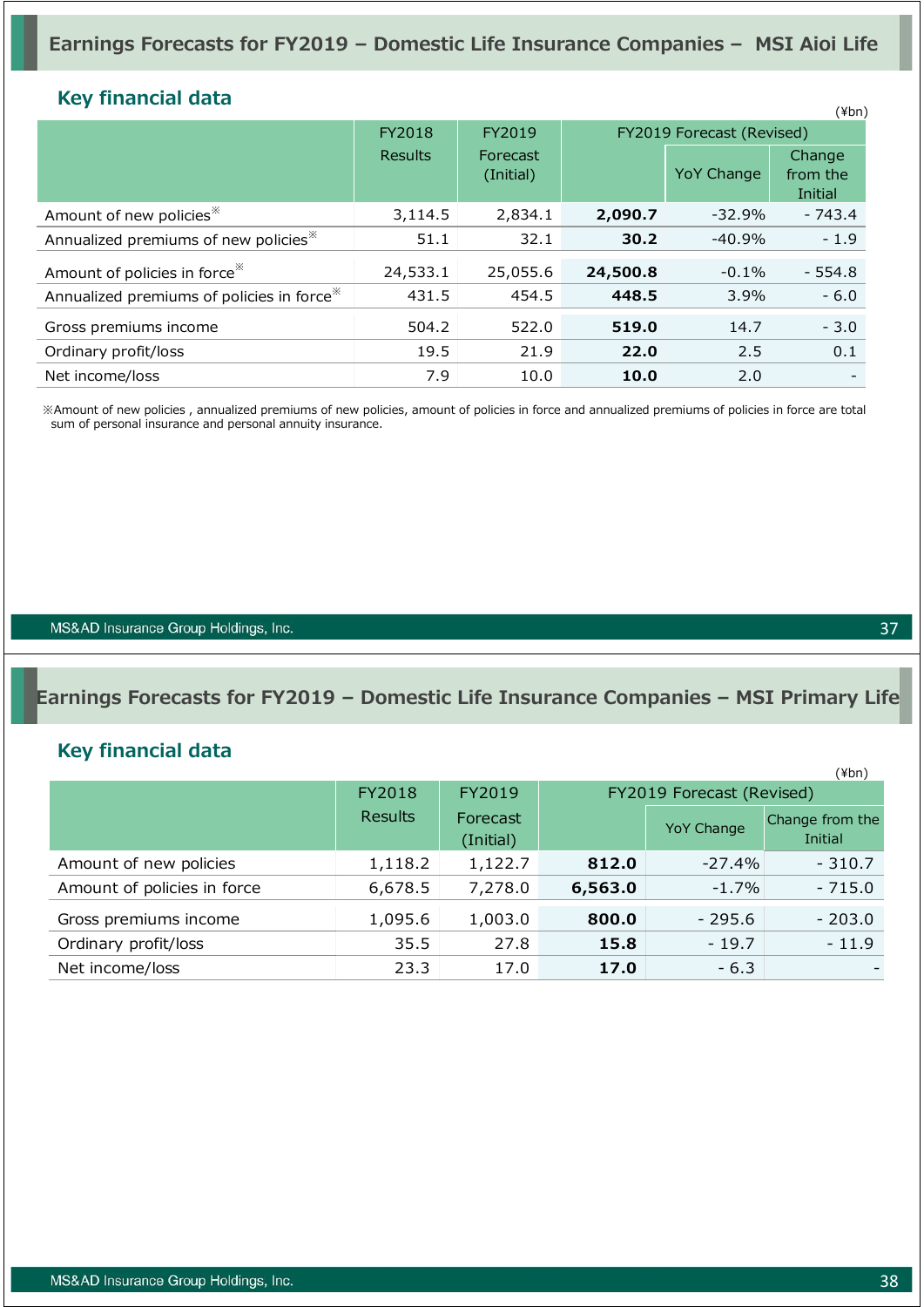### **Overseas subsidiaries**

|                              | FY2018         | FY2019<br>Forecast |       | FY2019 Forecast (Revised) |                            |
|------------------------------|----------------|--------------------|-------|---------------------------|----------------------------|
|                              | <b>Results</b> | (Initial)          |       | <b>YoY Change</b>         | Change from<br>the Initial |
| Net premiums written         | 714.6          | 681.0              | 675.0 | $-39.6$                   | $-6.0$                     |
| Asia                         | 184.0          | 181.0              | 175.7 | $-8.3$                    | $-5.3$                     |
| Europe                       | 486.0          | 452.7              | 453.7 | $-32.2$                   | 1.0                        |
| (of which, MS Amlin)         | 447.7          | 412.6              | 415.3 | $-32.4$                   | 2.7                        |
| Americas                     | 44.5           | 47.3               | 45.6  | 0.9                       | $-1.7$                     |
| Net income/loss              | 19.3           | 38.0               | 40.0  | 20.6                      | 2.0                        |
| Asia                         | 26.1           | 16.2               | 16.0  | $-10.1$                   | $-0.2$                     |
| Europe                       | - 19.0         | 3.4                | 4.6   | 23.6                      | 1.3                        |
| (of which, MS Amlin)         | $-13.7$        | 6.2                | 7.3   | 21.0                      | 1.0                        |
| Americas                     | 4.0            | 3.1                | 3.1   | $-0.9$                    |                            |
| International life insurance | 8.2            | 15.3               | 16.2  | 8.0                       | 0.9                        |

#### MS&AD Insurance Group Holdings, Inc.

## **Earnings Forecasts for FY2019 – Overseas Subsidiaries**

Forecast for net premiums written are almost same as the initial forecast.

Forecast for net income is revised upward by 2.0 billion yen to 40.0 billion yen.

#### < MS Amlin >

- Forecast for net income is revised upward by 1.0 billion yen, due to a strong performance in investment profit.

#### (Underwriting profit)

- The incurred non-catastrophe loss ratio is forecast to improve from the previous year, but it is expected to exceed the plan, mainly due to non-catastrophe large losses.
- Forecast for incurred losses by natural catastrophes in the 2nd half are same as the initial forecast. The impact of natural catastrophe losses from Hurricane Dorian and California wildfires occurred in the 2nd half is currently under review.

#### (Investment profit)

- Investment performance is expected to weaken in the 2nd half, taking into account uncertainties such as Brexit and U.S.-China trade friction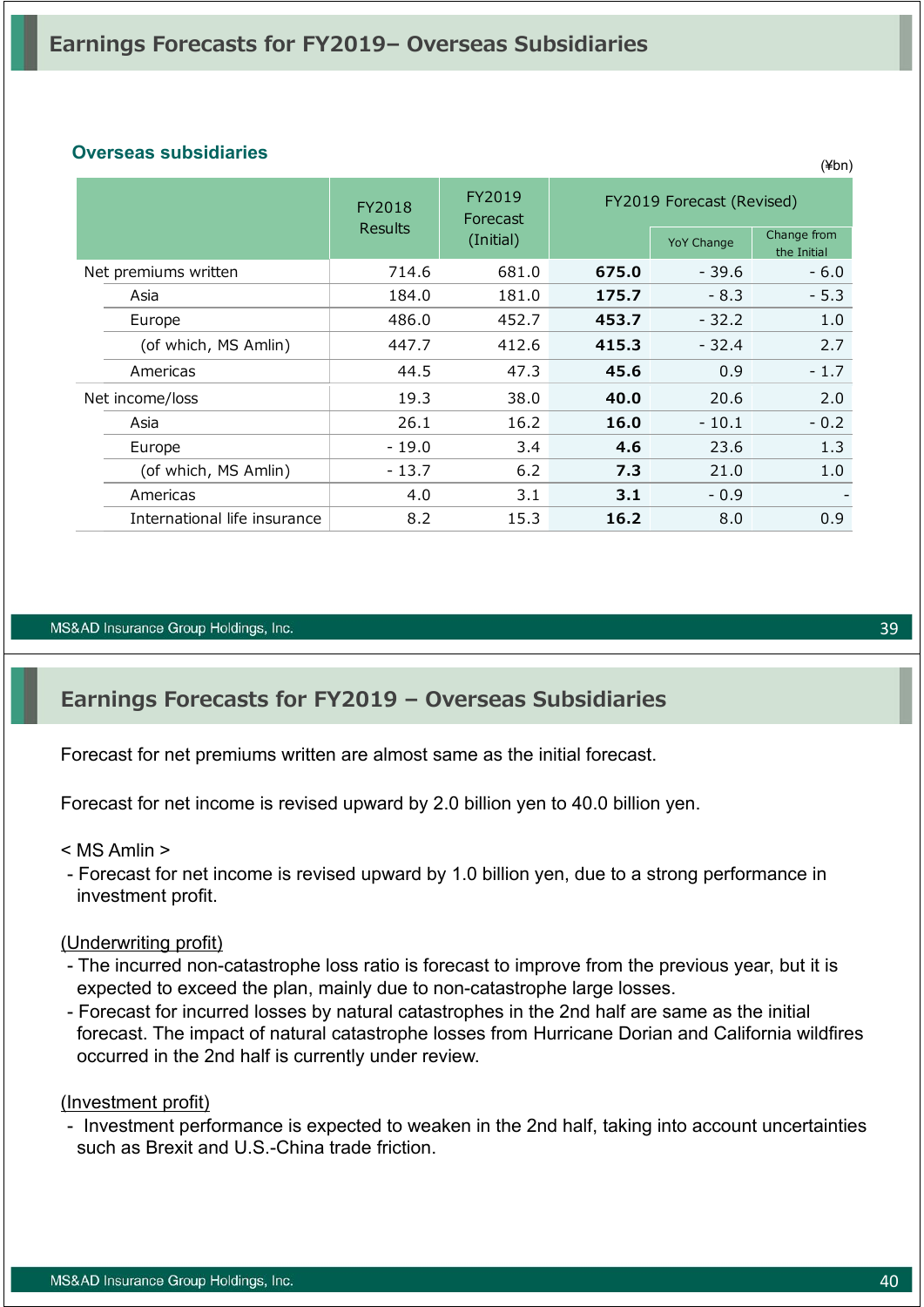### **<Reference> Earnings Forecasts for FY2019–Domestic Non-Life Insurance Companies (MSI&ADI) (i)**

### **Net premiums written** (¥bn)

|                                                         | Simple Sum |          |
|---------------------------------------------------------|------------|----------|
|                                                         |            | Growth   |
| Fire and allied                                         | 403.5      | 5.5%     |
| Marine                                                  | 68.5       | $-2.7%$  |
| Personal accident                                       | 201.6      | $-6.4\%$ |
| Voluntary automobile                                    | 1,378.7    | 2.7%     |
| CALI                                                    | 348.2      | 3.2%     |
| Other                                                   | 413.5      | 3.9%     |
| Total                                                   | 2,814.0    | 2.5%     |
| Total excluding<br>residential EQ<br>insurance and CALI | 2,465.0    | $2.4\%$  |

| <b>IACT DI AITINITIS MITTELI</b>                        |            |         |                        |         |         |                        |  |
|---------------------------------------------------------|------------|---------|------------------------|---------|---------|------------------------|--|
|                                                         | Simple Sum |         | MSI (Non-Consolidated) |         |         | ADI (Non-Consolidated) |  |
|                                                         |            | Growth  |                        | Growth  |         | Growth                 |  |
| Fire and allied                                         | 403.5      | 5.5%    | 205.7                  | 3.5%    | 197.8   | 7.6%                   |  |
| Marine                                                  | 68.5       | $-2.7%$ | 61.0                   | $-2.0%$ | 7.5     | $-8.0\%$               |  |
| Personal accident                                       | 201.6      | $-6.4%$ | 146.3                  | $-3.4%$ | 55.3    | $-13.5%$               |  |
| Voluntary automobile                                    | 1,378.7    | 2.7%    | 669.0                  | 1.8%    | 709.7   | 3.6%                   |  |
| <b>CALI</b>                                             | 348.2      | 3.2%    | 185.0                  | 3.9%    | 163.2   | 2.5%                   |  |
| Other                                                   | 413.5      | 3.9%    | 277.0                  | 4.6%    | 136.5   | 2.5%                   |  |
| Total                                                   | 2,814.0    | 2.5%    | 1,544.0                | 2.1%    | 1,270.0 | $3.0\%$                |  |
| Total excluding<br>residential EQ<br>insurance and CALI | 2,465.0    | 2.4%    | 1,358.5                | 1.8%    | 1,106.5 | $3.0\%$                |  |

#### MS&AD Insurance Group Holdings, Inc.

### **<Reference> Earnings Forecasts for FY2019–Domestic Non-Life Insurance Companies (MSI&ADI) (ⅱ)**

#### **EI loss ratio**

|                                                           |       | EI Loss Ratio     |       | EI Loss Ratio          |       |                        |  |  |
|-----------------------------------------------------------|-------|-------------------|-------|------------------------|-------|------------------------|--|--|
|                                                           |       | Simple Sum        |       | MSI (Non-consolidated) |       | ADI (Non-consolidated) |  |  |
|                                                           |       | <b>YoY Change</b> |       | <b>YoY Change</b>      |       | <b>YoY Change</b>      |  |  |
| Fire and allied                                           | 74.2% | $-37.7$ pp        | 74.8% | $-34.3pp$              | 73.6% | $-41.4pp$              |  |  |
| Marine                                                    | 59.0% | $-1.9$ pp         | 63.1% | 6.8 <sub>pp</sub>      | 25.3% | $-71.9$ pp             |  |  |
| Personal accident                                         | 53.3% | 2.1 <sub>pp</sub> | 52.0% | 0.5 <sub>pp</sub>      | 56.7% | 6.2pp                  |  |  |
| Voluntary automobile                                      | 61.5% | 1.8 <sub>pp</sub> | 61.0% | 1.5 <sub>pp</sub>      | 62.0% | 2.1 <sub>pp</sub>      |  |  |
| Other                                                     | 58.5% | 3.3 <sub>pp</sub> | 59.1% | 6.2pp                  | 57.4% | $-2.4$ pp              |  |  |
| Total (excluding<br>residential EQ<br>insurance and CALI) | 62.3% | $-4.2pp$          | 61.8% | $-2.8pp$               | 62.9% | $-6.0pp$               |  |  |
| (Excl. impact of nat.<br>cat.)                            | 57.3% | 0.6 <sub>pp</sub> | 57.8% | 1.4 <sub>pp</sub>      | 56.8% | $-0.2$ pp              |  |  |

 $\%$  Incurred losses = Net loss paid + loss adjustment expenses + movement in outstanding claims

※ Earned premiums, a denominator of EI loss ratio, are calculated with adjustments including unearned premiums (excl. natural catastrophe policy reserves) and reserve funds.

※ "Impact of nat. cat." means incurred loss from domestic and overseas natural catastrophes in the each year deducting the collected amount of Cat Bonds related to natural catastrophes in FY 2018.